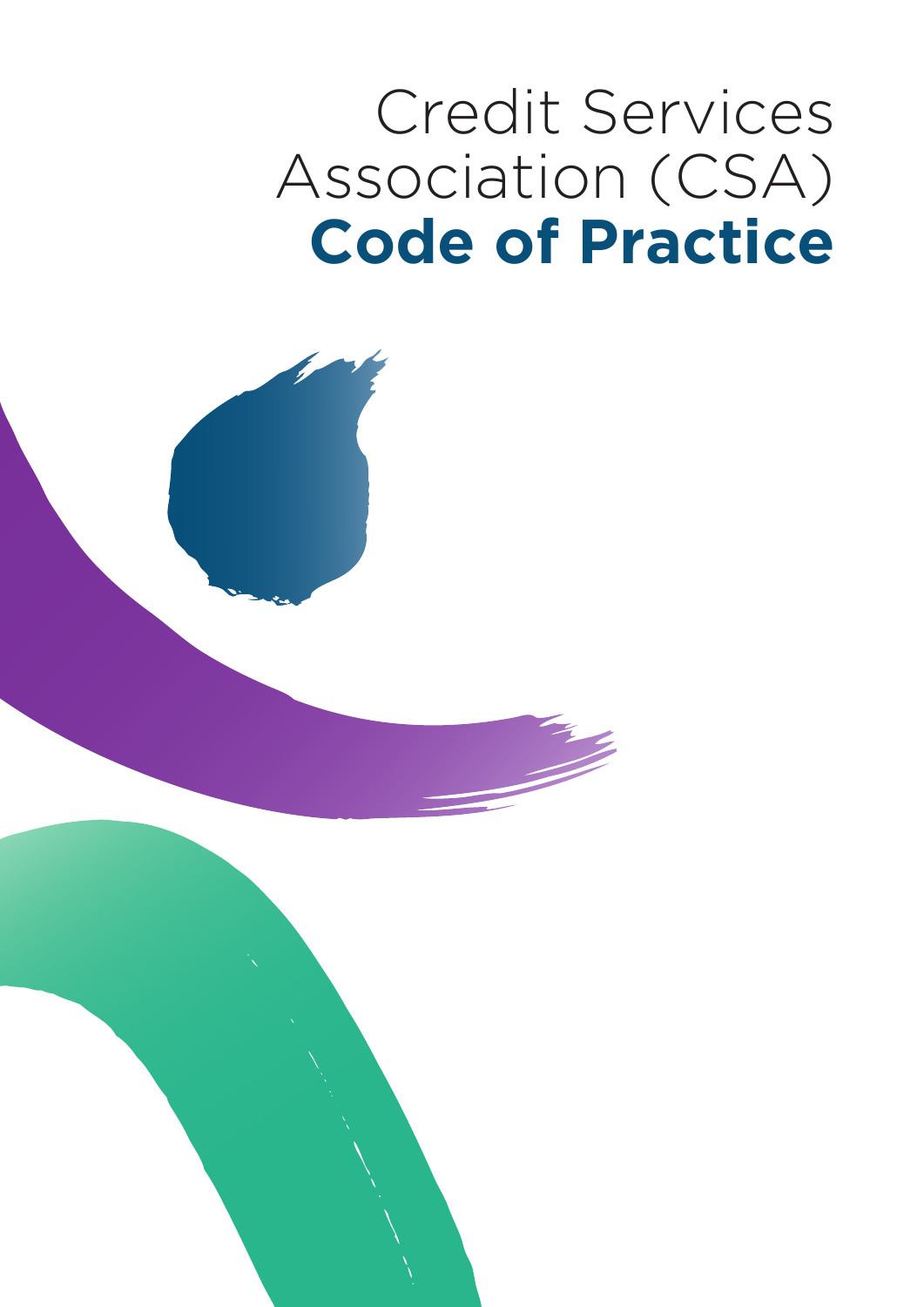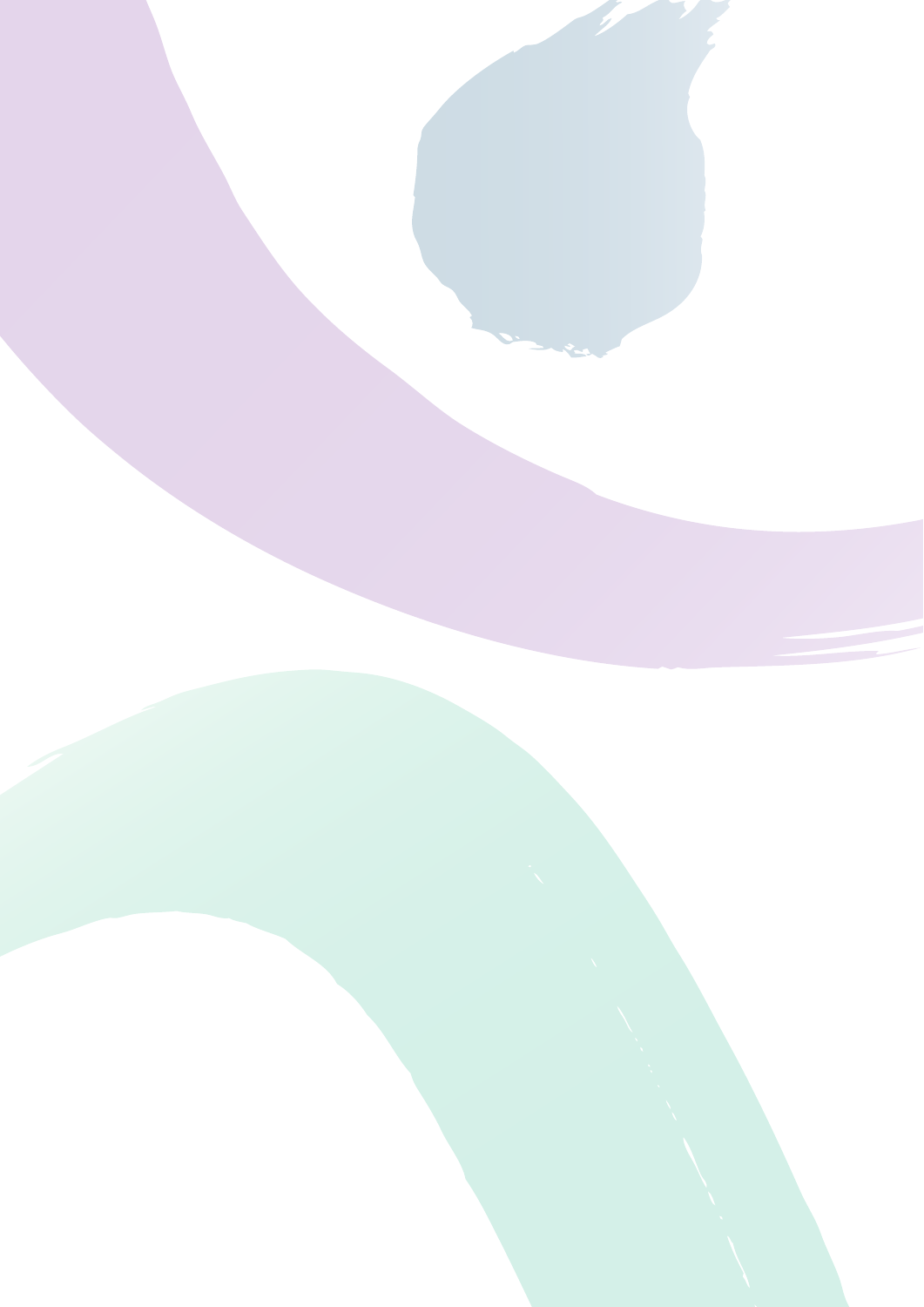# **CSA Code of Practice**

### **Contents**

#### Introduction **4**

About the Association **4** Legal and regulatory **5** Breaches of this Code of Practice **5**

### Using this Code of Practice **6**

#### Common Principles **7**

Principles of Business **8** Key requirements **9** Dealing with customers in vulnerable circumstances and financial difficulties **12** Dealing with complaints and disputes **14** Data protection and confidentiality **16** Compliance monitoring **18**

### Activity Specific Principles **19**

#### Tracing **20**

Communication with customers **21** Doorstep/field collection activity and reconnection visits **23** Debt sale and debt purchase **24** Pre-litigation and litigation **26** International collections **28** Commercial collections **29**

### Helpful information **30**

Helpful information for customers, their representatives and individuals **30**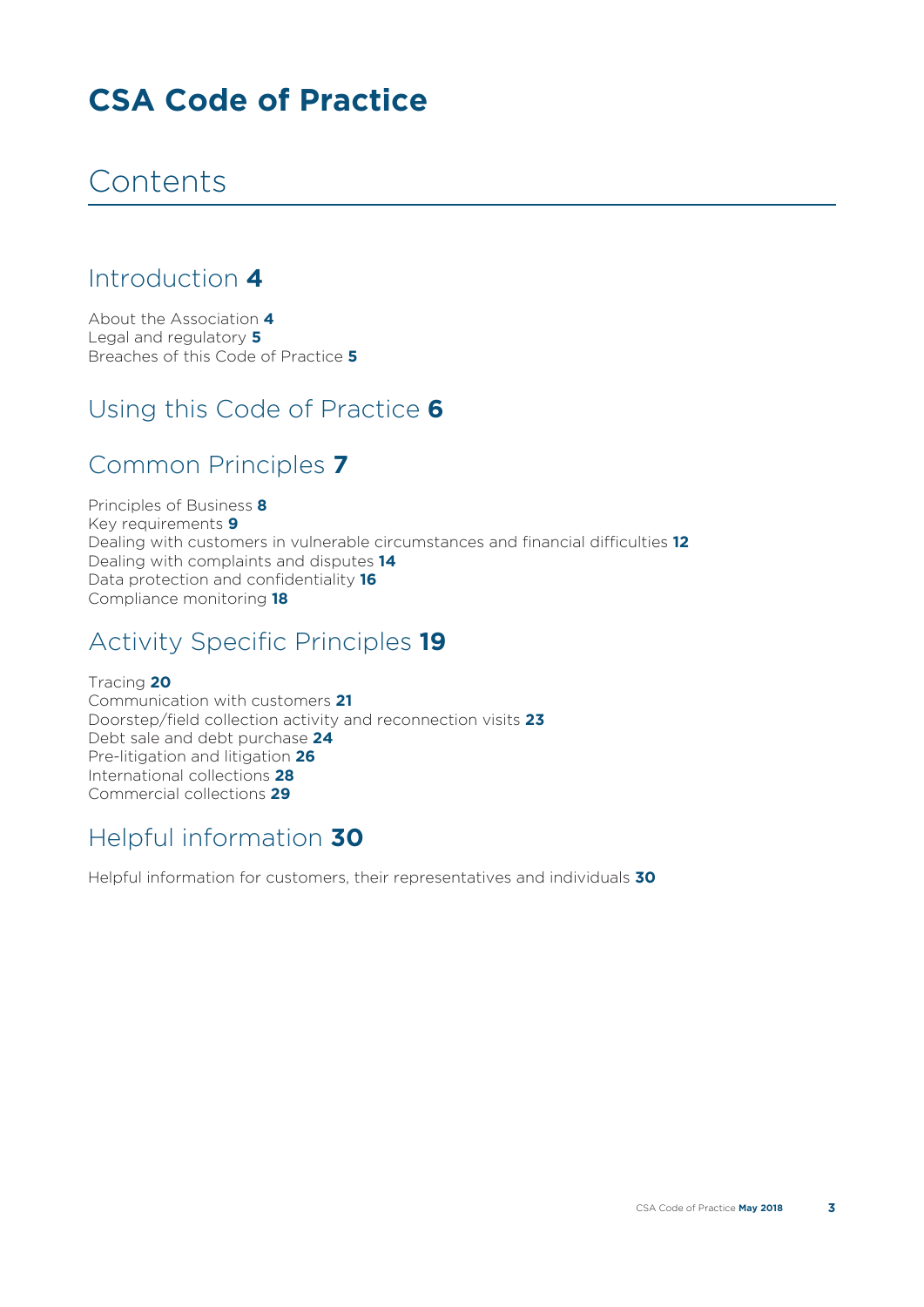### **Introduction**

#### **CSA Code of Practice**

This Code of Practice sets out best practice standards we expect from our members, and which customers and businesses engaging with our members should expect. Members agree to comply with the word of this Code of Practice, as well as the spirit, by virtue of membership. We will ensure that members found to be acting contrary to this Code of Practice will be dealt with in accordance with our disciplinary procedures.

We believe this Code of Practice ("this Code") will enable customers and businesses to address their outstanding accounts with confidence of fair treatment. To fulfil this, those with overdue accounts should cooperate with the businesses managing their accounts to agree reasonable and sustainable repayment solutions. We do not support any level of debt avoidance or delaying tactics from customers, or any nuisance caused to our members through abuse or intentional misinterpretation of this Code.

Compliance with this Code is mandatory for CSA members to ensure best practice standards are maintained, it is also intended to be a helpful resource for customers.

#### **About the Association**

The Credit Services Association (CSA) is the only national association in the UK for organisations active in the debt collection and purchase industry. The Association, which has a history dating back to 1906, has around 300 member companies which represent 90% of the industry, and employ around 11,000 people. At any one time its members hold up to £60bn for collection, returning nearly £3bn in collections to the UK economy per annum. As the voice of the collections industry, our vision is to build confidence in debt collection by making the entire process clear, easy to understand and less stressful for all those involved.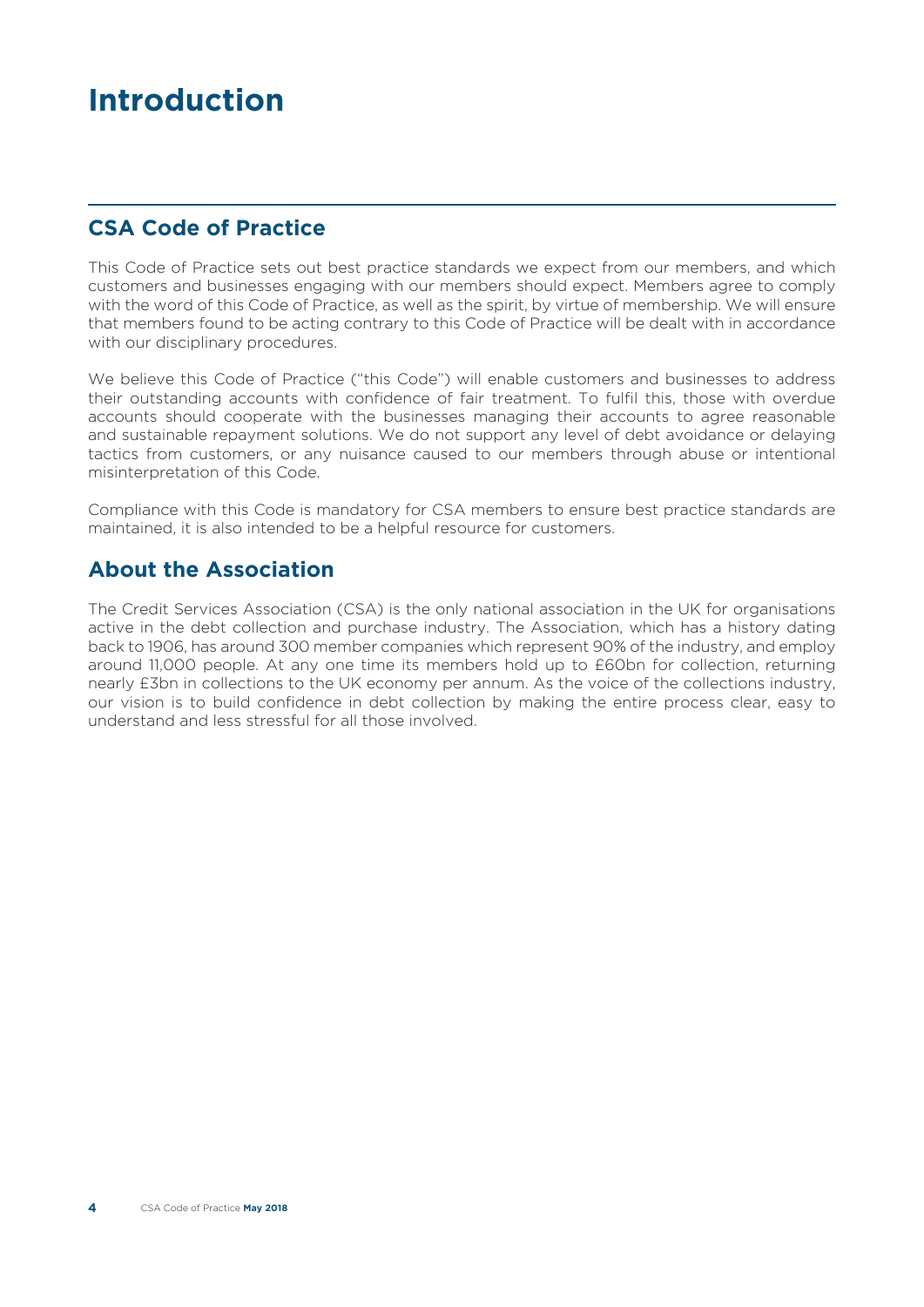### **Introduction**

#### **Legal and regulatory**

The CSA expects members to maintain all required regulatory permissions, authorisations, and registrations and to adhere to all relevant legal and regulatory requirements, guidance and best practice, including this Code.

This Code of Practice does not cover:

- The Enforcement activities of public and private sector Enforcement Agents (bailiffs and High Court Enforcement Officers) or the Enforcement Agencies that employ them (but only in respect of Enforcement activities).
- The products and/or services of CSA Supplier Members. Supplier Members are required to work within the Principles of Business set out in this Code of Practice.
- Any type of lending, savings or investment activity, or the sale of insurance or mortgage products for customers or businesses.
- The activities of brokers or other intermediaries .
- Claims for compensation.
- Contractual disputes.

#### **Breaches of this Code of Practice**

Allegations of breaches of this Code will be investigated by the CSA. If any investigation identifies serious breaches of this Code by any member, the matter will be referred by the CSA Chief Executive to the Conduct Committee, where necessary. Each member shall cooperate with the CSA in a timely manner, providing requested information. The CSA shall determine any sanction for a breach of this Code in accordance with its Articles of Association. The CSA may publicise any sanctions it imposes on a member.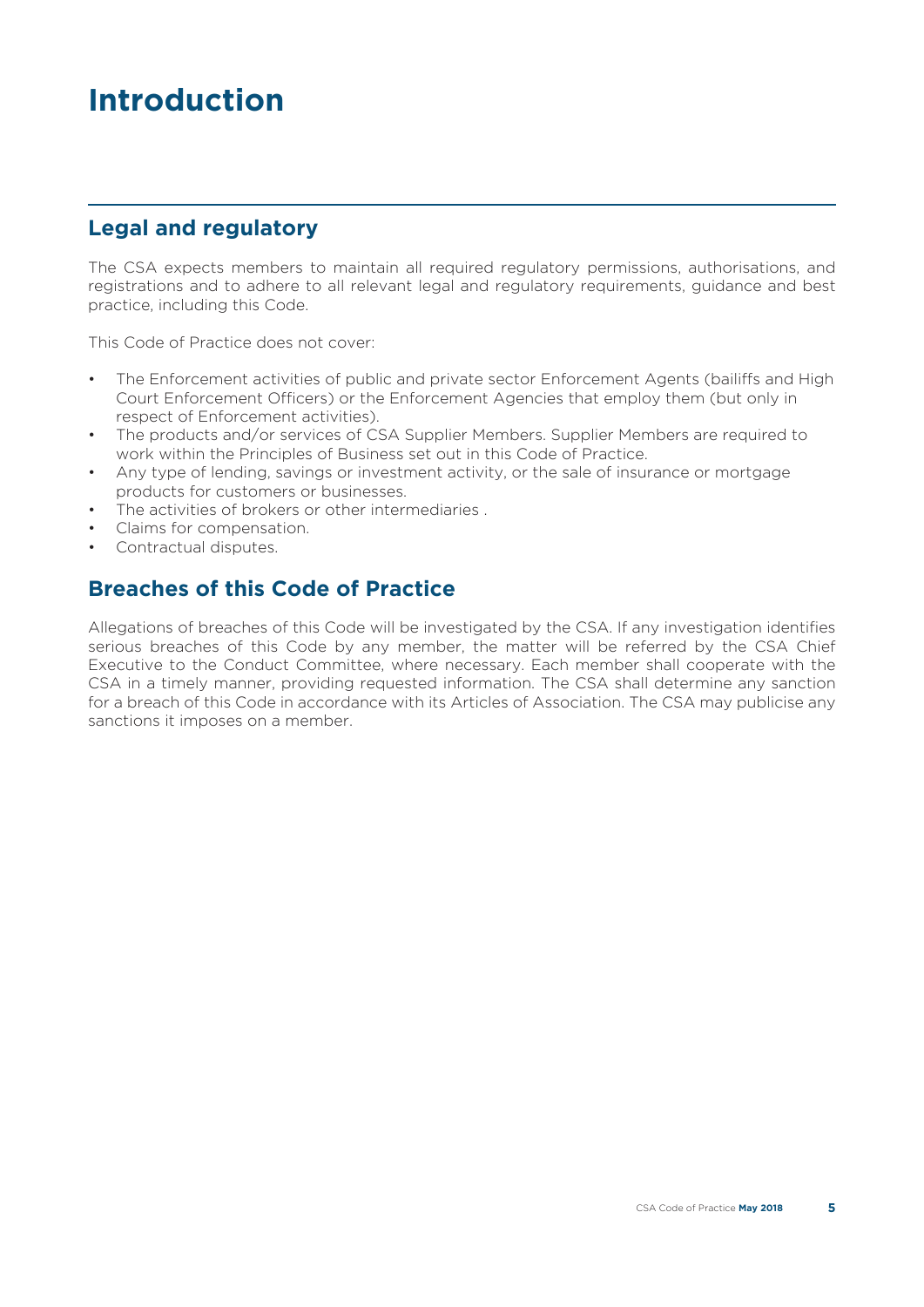### **Using this Code of Practice**

This Code is divided into sections relating to certain activities carried out by CSA member companies. Some sections apply to all CSA members while some sections apply only to those CSA members who offer specialist services. Each section is colour-coded, relative to the activities the section relates to. Members must comply with all sections applicable to their business activities, as illustrated by the colour-coded symbols alongside the activity.

CSA members must comply with the **Common Principles**, which are as follows:

- Principles of business
- Key requirements
- Dealing with customers in vulnerable circumstances and financial difficulties
- Dealing with complaints and disputes
- Data protection and confidentiality
- Compliance monitoring

| Sections                                                         | Tracing | Communication with customers<br>Activities relating to particular section of Code | a city it y and recommending tights<br>looking teel relations | Prelitioation and litigation | Commercial collections<br>I International collections | Constrators Construction of |
|------------------------------------------------------------------|---------|-----------------------------------------------------------------------------------|---------------------------------------------------------------|------------------------------|-------------------------------------------------------|-----------------------------|
|                                                                  |         |                                                                                   |                                                               |                              |                                                       |                             |
| <b>Activity Specific</b><br><b>Principles:</b>                   |         |                                                                                   |                                                               |                              |                                                       |                             |
| Tracing                                                          |         |                                                                                   |                                                               |                              |                                                       |                             |
| Communication<br>with customers                                  |         |                                                                                   |                                                               |                              |                                                       |                             |
| Doorstep/field<br>collection activity and<br>reconnection visits |         |                                                                                   |                                                               |                              |                                                       |                             |
| Debt sale and<br>debt purchase                                   |         |                                                                                   |                                                               |                              |                                                       |                             |
| Pre-litigation<br>and litigation                                 |         |                                                                                   |                                                               | $\bullet$                    |                                                       |                             |
| International collections                                        |         |                                                                                   |                                                               |                              |                                                       |                             |
| Commercial collections<br>(business-to-business)                 |         |                                                                                   |                                                               | $\bullet$                    |                                                       |                             |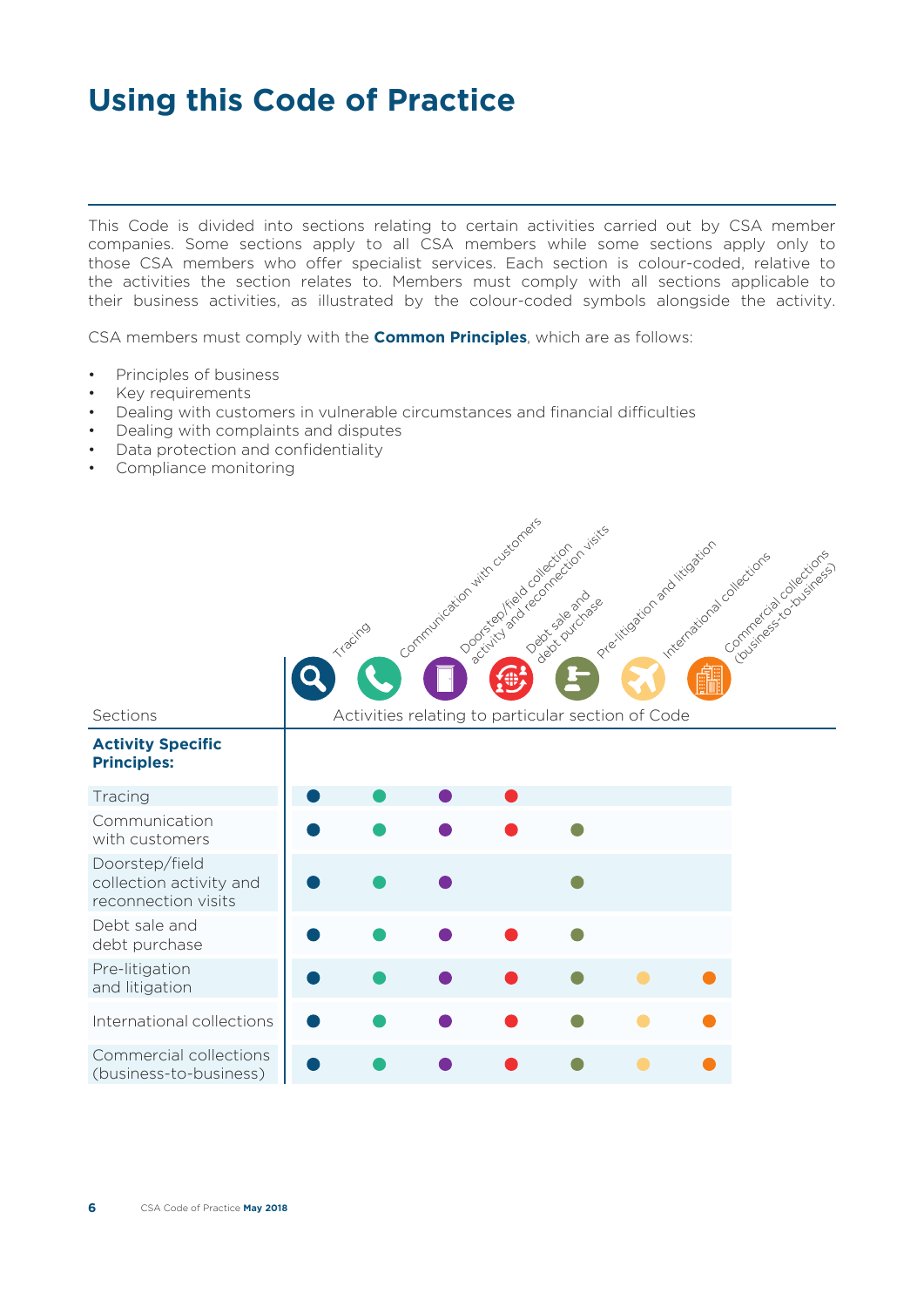### This section applies to all members

CSA Members must comply with the **Common Principles**:

- 1. Principles of business
- 2. Key requirements
- 3. Dealing with customers in vulnerable circumstances and financial difficulties
- 4. Dealing with complaints and disputes
- 5. Data protection and confidentiality
- 6. Compliance monitoring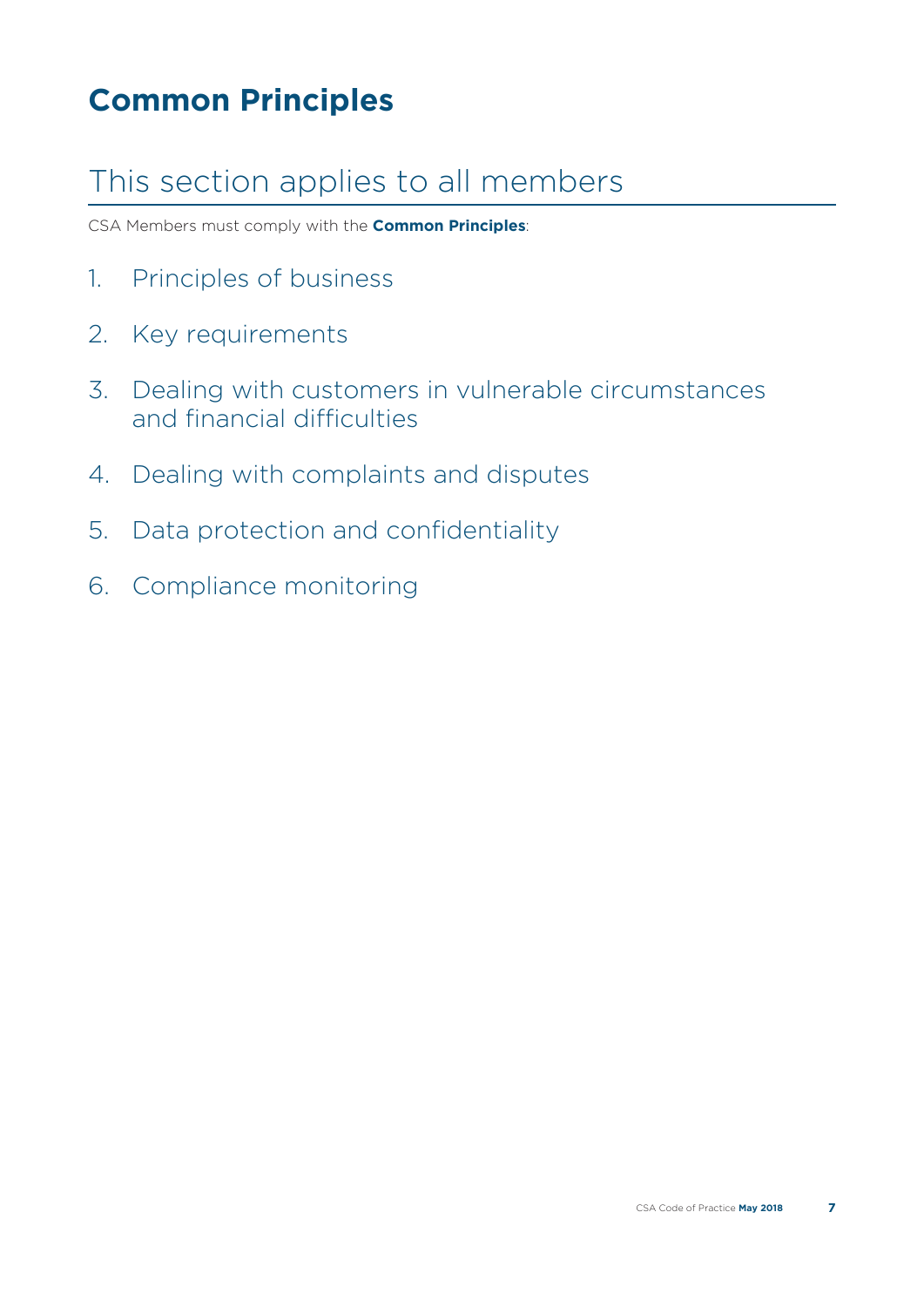### 1. Principles of business

#### **Members shall:**

- a. Act and conduct their business with integrity and ensure that all regulatory and legal requirements are met.
- b. Show skill, care and diligence when conducting their business with both clients and customers.
- c. Have in place the appropriate resources to demonstrate financial stability, and ensure clients' assets are adequately protected and not used to fund the business.
- d. Establish, implement and maintain adequate policies and procedures, sufficient to ensure compliance with industry legislation, regulation, codes and standards, and take reasonable care to organise and control their affairs responsibly and effectively, with adequate risk management systems including (but not limited to): appropriate policies, procedures and controls; oversight; and root cause analysis.
- e. Exercise due diligence and care in selecting an outsourced partner and assess their competency to undertake the work, as well as monitor activity and performance and ensure adequate levels of governance throughout the relationship.
- f. Take into account the competency and suitability of management and staff employed, and consider relevant skills, experience and background.
- g. Observe proper standards of market conduct, and not act in a way which may be detrimental to the objects, interests, or influence of the Association.
- h. Pay due regard to the interests of their customers and treat them fairly.
- i. Deal with the CSA, any regulator or governing body in an open and cooperative way, and disclose anything relating to the member of which the CSA, a regulator or other governing body would reasonably expect notice. Members are encouraged to engage with the CSA on any matters which may arise which could impact on the industry as a whole, or the objects, interests and influence of the CSA, so as to ensure that the CSA can lead on those matters with the relevant regulators.

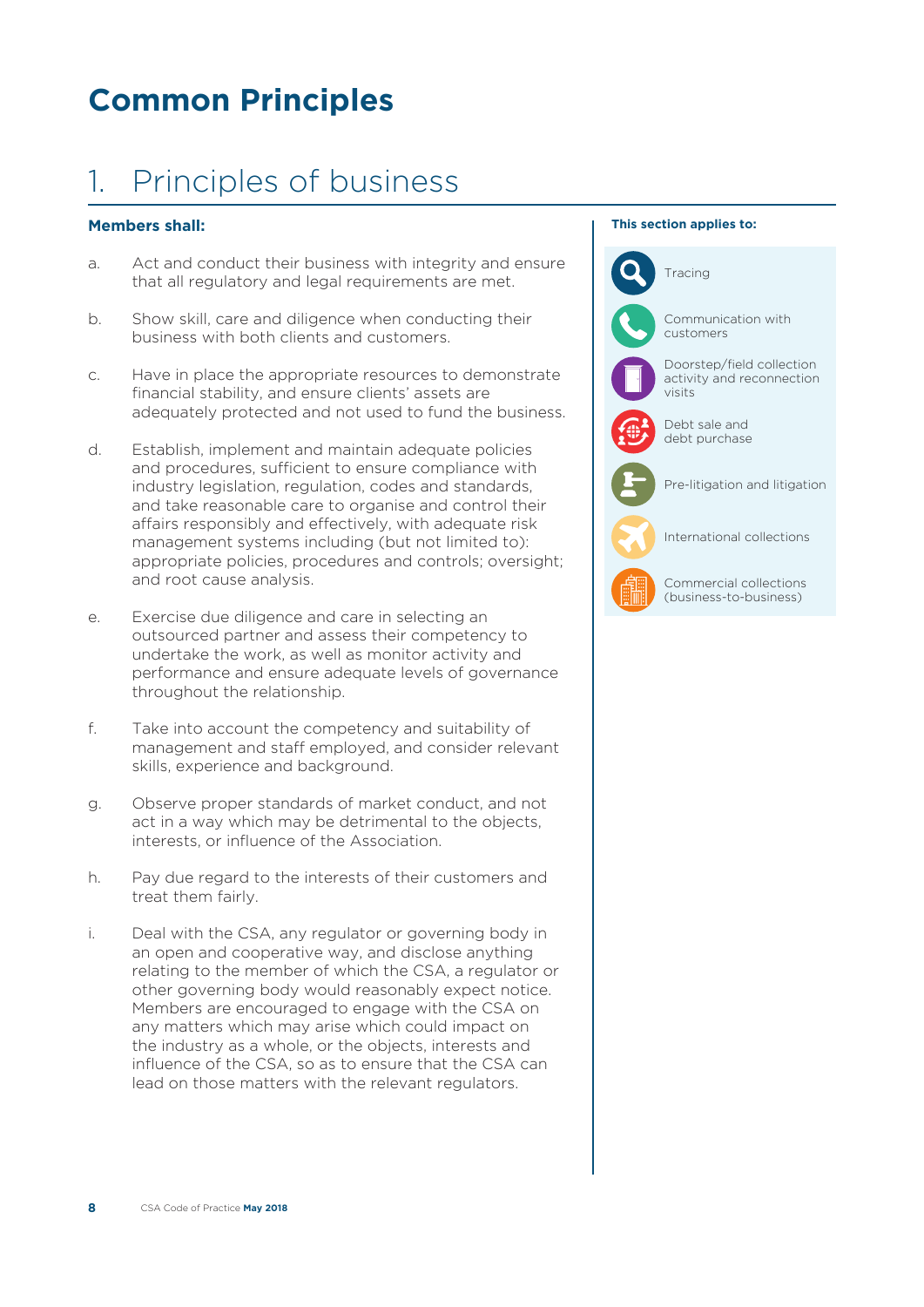# 2. Key requirements

#### **Members shall:**

- a. Conduct their business in compliance with all relevant legislation, regulations, regulatory guidance and requirements and this Code. In addition to this, and whether FCA authorised or not, the CSA expects each member to have in place robust governance arrangements, which include:
	- a clear organisational structure with well-defined, transparent and consistent lines of responsibility;
	- effective processes to identify, manage, monitor and report the risks it is or might be exposed to; and
	- internal control mechanisms, including sound administrative and accounting procedures and effective control and safeguard arrangements for information processing systems.
- b. Conduct their business under names, titles and trading styles which are not intended to confuse, mislead or embarrass clients, creditors, customers or members of the public, and which will not imply any association with other organisations, governmental bodies or persons which either do not exist or carry no association with the business.
- c. Make available on their website (if they have one), or following a request, a copy of this Code.
- d. Provide adequate and sufficient training to its employees in order to ensure that they conduct themselves in accordance with this Code.
- e. Regularly examine and audit their practices, strategies, communications and compliance culture against this Code.
- f. Ensure that any communication complies with this Code and is in plain English.
- g. Not unlawfully discriminate against any person.
- h. Have in place a separate business account for all monies collected on behalf of clients and instruct their bank that the account only holds client money.
- i. Inform their clients of the true rates of charges for services rendered.

### **This section applies to:** Tracing Doorstep/field collection activity and reconnection visits Debt sale and debt purchase Pre-litigation and litigation International collections Communication with customers



Commercial collections (business-to-business)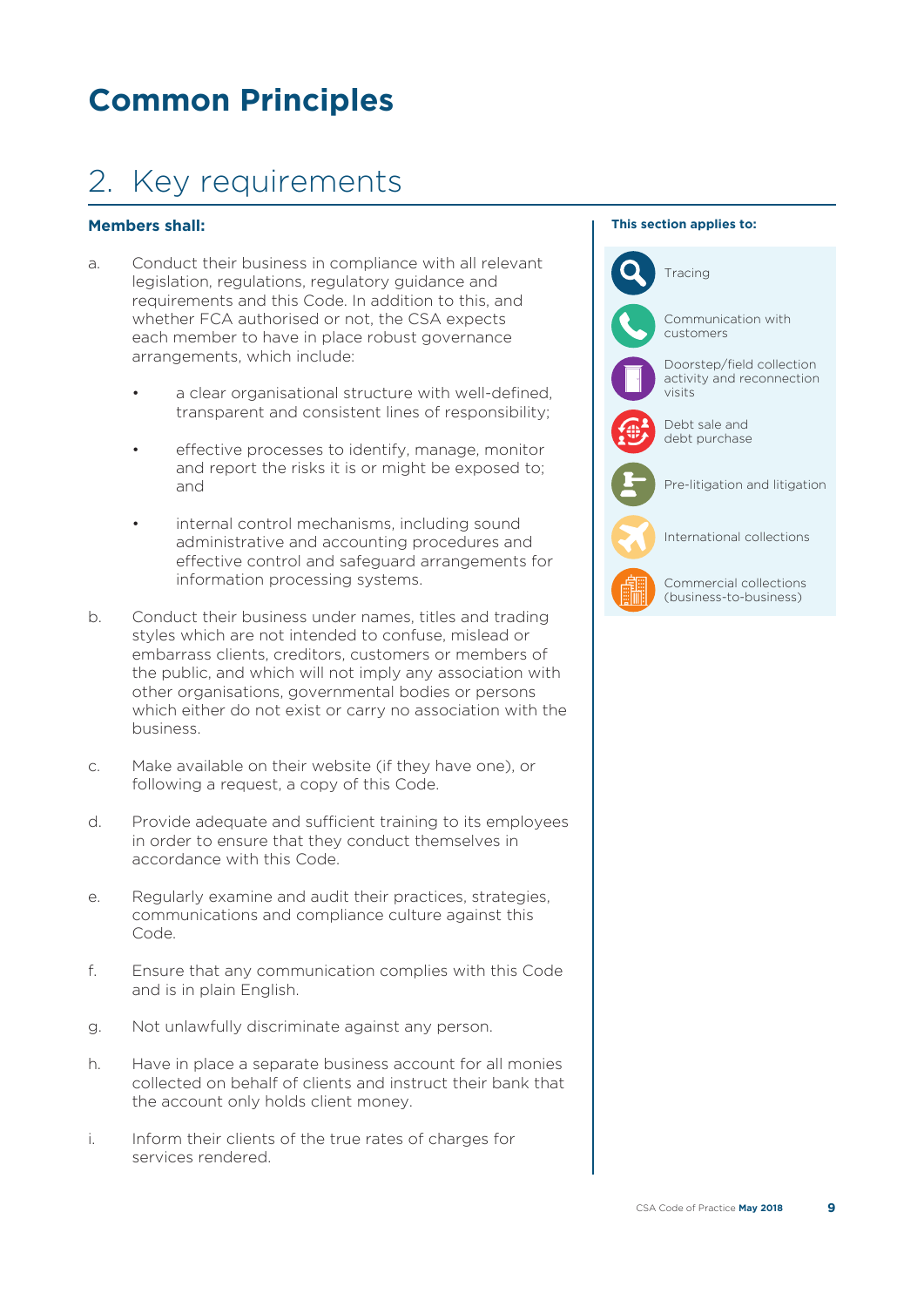### 2. Key requirements (continued)

- j. Distribute client money only as agreed with, or as instructed by, the client.
- k. Report sums collected and remit to their clients at least once a month, or as otherwise agreed or instructed, all monies collected.
- l. Ensure they undertake due diligence, risk analysis and, where appropriate, audit any third party supplier or outsourced partner on a regular basis to ensure adherence to regulatory requirements and this Code, regardless of whether or not the third party is a CSA member.
- m. Comply with all reasonable requests for information made by customers or their representatives, regulators, clients and creditors, whether statutory or not, and upon payment of the statutory fee, if applicable.
- n. Not place restrictions or time limits on the legitimate querying of unallocated payments.
- o. Treat businesses with whom they deal fairly and transparently.
- p. Provide prior written notice to customers when outsourcing accounts, to ensure the customer's awareness of who will be contacting them.
- q. Make contact at reasonable times and at reasonable intervals, taking into consideration the reasonable wishes of the customer, which may include the preferred method of communication. Where possible, make customers aware of business opening times and highlight contact periods.
- r. Where automated dialling systems are used, ensure compliance to the Ofcom Statement of Policy on Persistent Misuse**\***.
- s. Take appropriate steps to ensure the accuracy of data processed by them and in particular data relating to individuals and their accounts.
- t. When an account is reasonably disputed or a complaint is received, suspend collection activity and investigate, and where applicable, refer the matter to their client.
- u. Ensure that they do not put any customer under undue pressure to borrow money.

#### **This section applies to:**



**\****Persistent Misuse: A statement of Ofcom's general policy on the exercise of its enforcement powers.*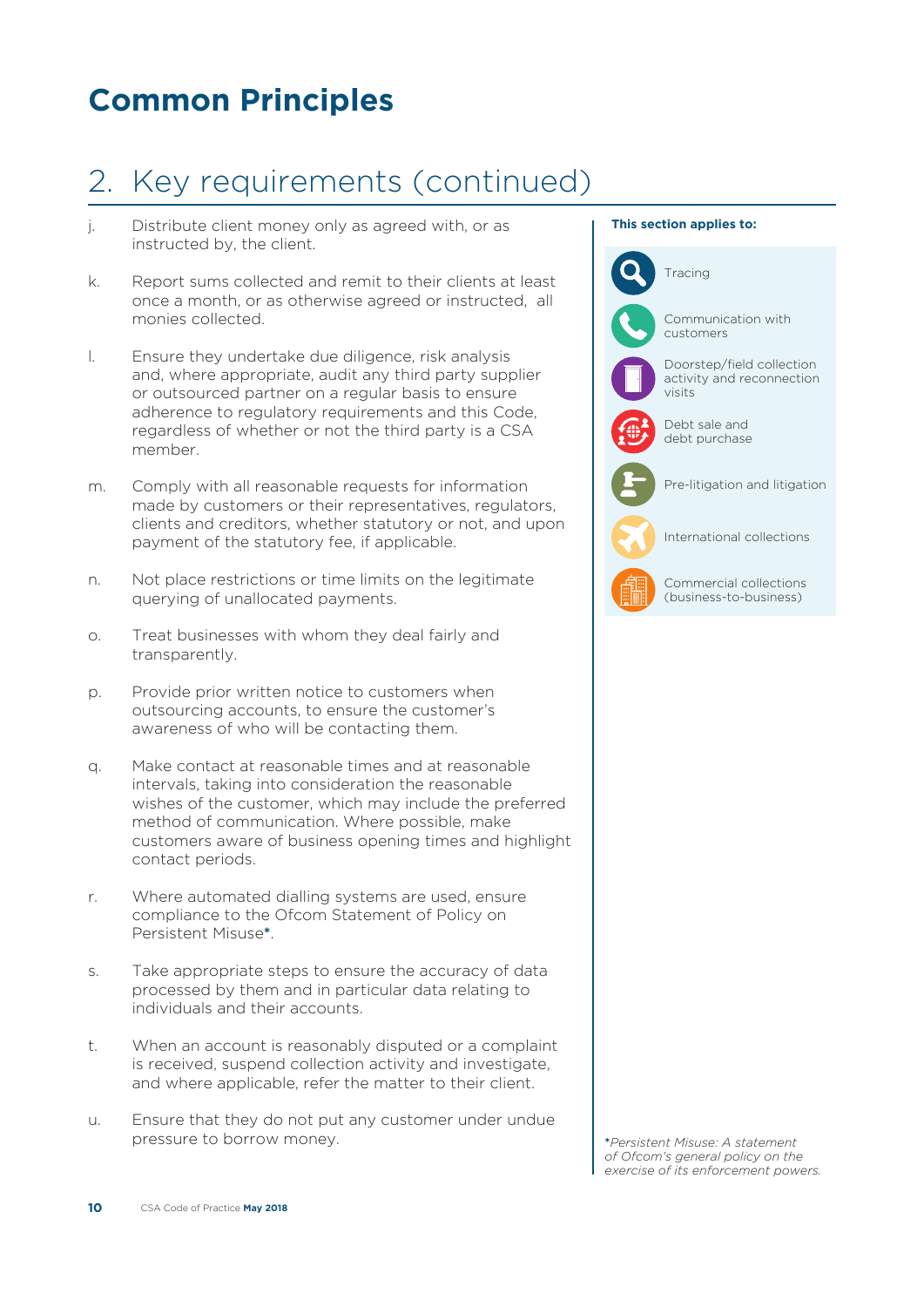# 2. Key requirements (continued)

- v. Take reasonable steps to ensure that the person being contacted is in fact the customer.
- w. Communicate with customers fairly and transparently, and not intentionally mislead them.
- x. Cooperate with customers and their authorised third parties in line with regulatory guidance, and not act in a manner intended to publicly embarrass or cause them distress.
- y. Treat customers fairly and not subject customers (or their authorised representatives) to aggressive practices, or conduct which is deceitful, oppressive, unfair or improper, whether lawful or not.
- z. Exercise forbearance and consideration of a customer's circumstances, of which they are aware - in particular, in relation to those who are particularly vulnerable or experiencing severe financial hardship.
- aa. Take into account a customer's circumstances and ability to pay when seeking to recover debts.
- ab. Ensure that they take into account a customer's domicile and the law applicable to the agreement underlying the debt.

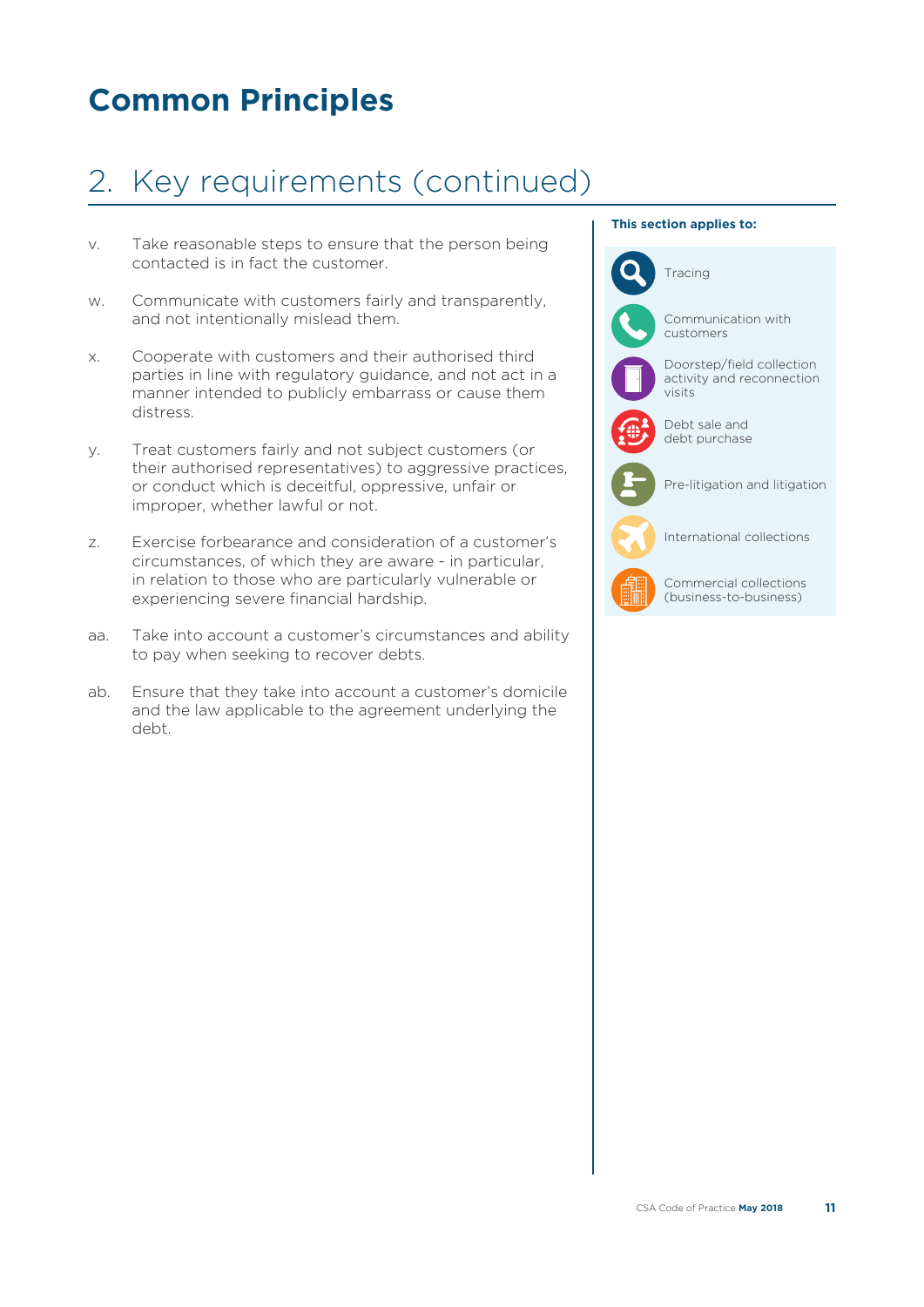### 3. Dealing with customers in vulnerable circumstances and financial difficulties

Members must have in place a robust mechanism to identify customers in vulnerable circumstances and/or financial difficulties. Where these customers are identified, or the member has reason to believe the customer is in a vulnerable situation, members must consider appropriate outcomes for those customers.

#### **In addition to the above, members shall:**

- a. Ensure their staff are trained to be empathetic with customers experiencing financial difficulties or who find themselves in a vulnerable situation.
- b. Take into consideration the special circumstances of those customers in a vulnerable situation and/or financial difficulties, and consider the customer's ability to pay.
- c. Accept all reasonable offers by customers to pay by instalments provided such customers have supplied (i) evidence of inability to pay in full, and (ii) income and expenditure information demonstrating the maximum amount they can afford to pay. Repayment plans should be affordable and sustainable.
- d. Apply forbearance where it is clear this is the most appropriate approach for a customer's current situation.
- e. Allow a customer to apportion income to the payment of priority debts such as mortgage or rent, when assessing a customer's ability to repay.
- f. Suspend any debt collection where a customer demonstrates they are seeking financial assistance and provide the customer breathing space of at least 30 days. Additional forbearance should be considered where appropriate.
- g. Be prepared to accept a token offer made by a customer or their representative, when evidence has been provided that they cannot afford to pay more.
- h. Consider reducing or stopping interest, charges or fees being applied to an account if a customer has demonstrated financial difficulties.
- i. Encourage a customer to engage or offer appropriate signposting to free and impartial money advice organisations who can assist. Further details of those organisations who may be able to help can be found Annex 1 of this Code under Helpful Information.

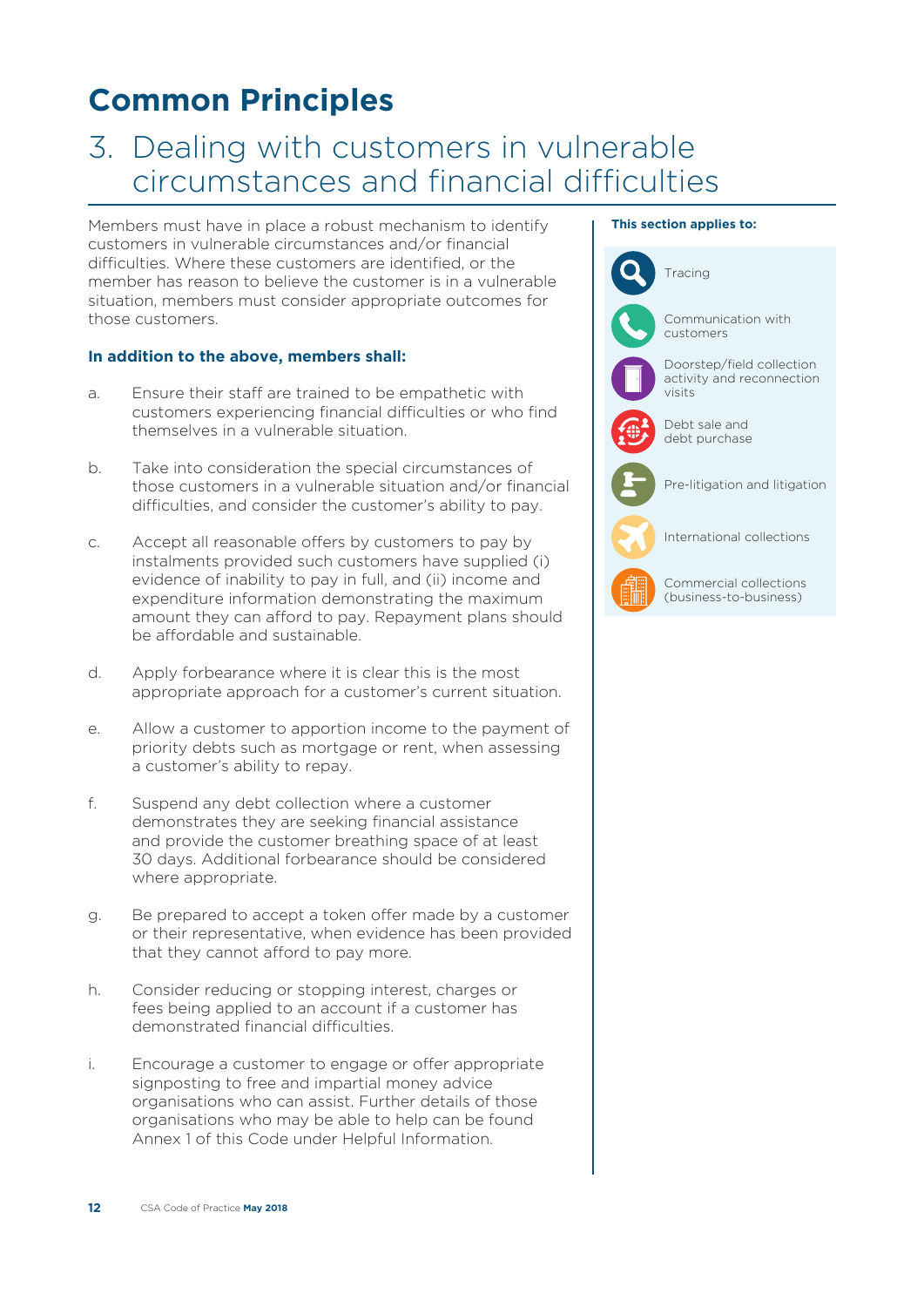### 3. Dealing with customers in vulnerable circumstances and financial difficulties (continued)

- j. Obtain and use special categories of data only in accordance with data protection regulations and any guidance published by the relevant supervisory authority. In most cases, this will only be where a customer has provided explicit consent for processing the sensitive personal data.
- k. Upon identifying a customer with health problems, including mental health and customers with disabilities, consider what evidence of their health problem is necessary and appropriate, especially in circumstances where seeking such evidence could add a cost burden to the customer. This would include requesting evidence through the Debt and Mental Health Evidence Form.
- l. In instances where a customer is in a vulnerable situation, only initiate court action if it is reasonable and proportionate to do so.
- m. Ensure information in relation to a customer's vulnerable situation, including any mental health problems, is passed on to the instructing client or any third party agent subsequently instructed, to ensure a better customer journey.

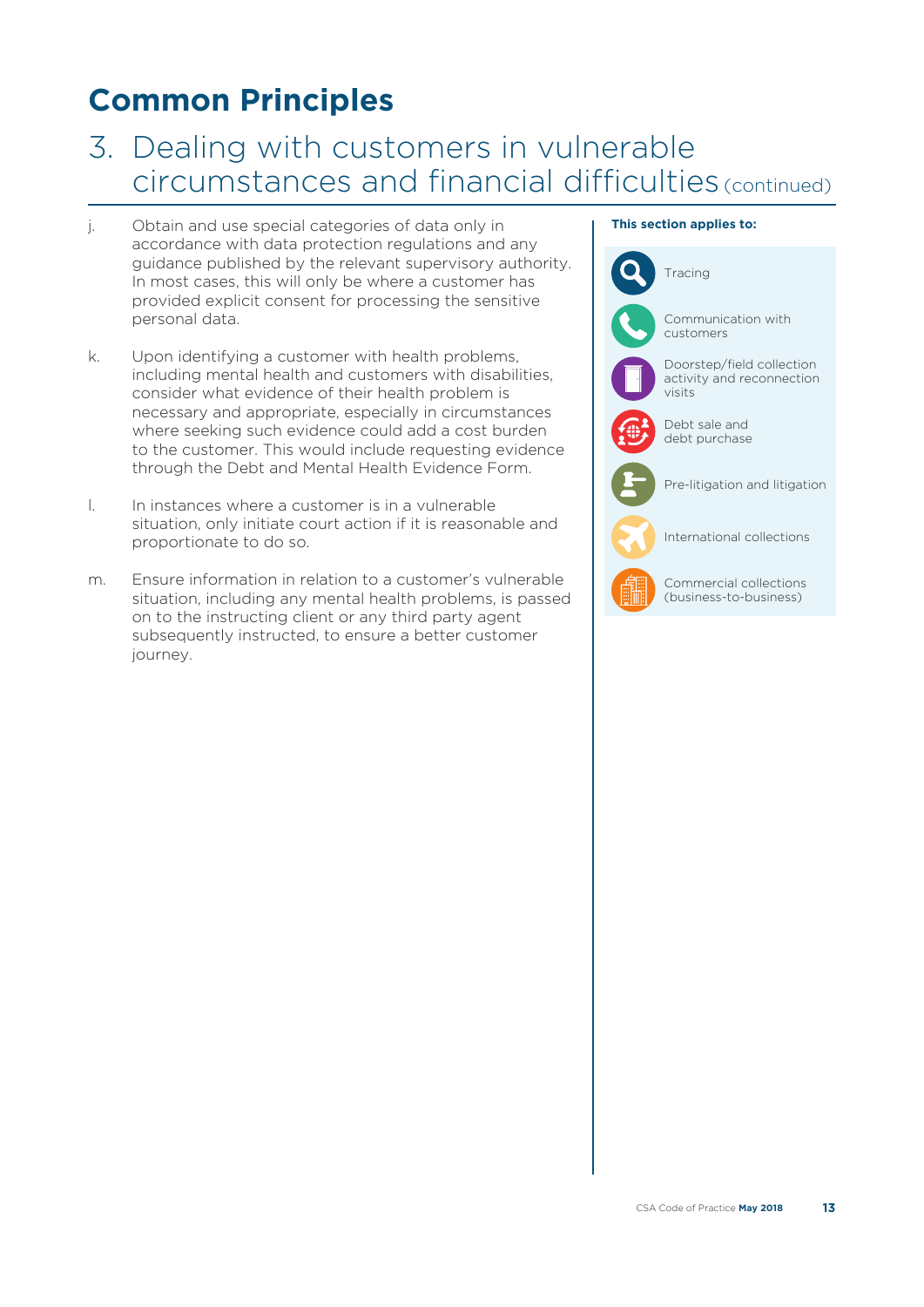### 4. Dealing with complaints and disputes

The CSA considers a 'complaint' to be any expression of dissatisfaction about the way in which a member has conducted itself. A 'dispute' means any denial of certain facts in relation to the debt itself. A request for information, such as a copy credit agreement or statement of account, does not in itself amount to a complaint or a dispute.

Members shall ensure they maintain an effective complaint and dispute handling procedure, and that they do not operate any unreasonable barriers for customers to submit a complaint or dispute. Where accounts are within the jurisdiction of the Financial Conduct Authority (FCA), members must adhere to the relevant DISP rules published in the FCA Handbook, including the right to refer complaints to the Financial Ombudsman Service (FOS), where appropriate.

Members may also refer customers to the CSA's complaints procedure which can be found at www.csa-uk.com/complaints

#### **Complaints**

#### **Members shall:**

- a. Cease recovery activity while investigating a complaint.
- b. Acknowledge receipt of a complaint and advise of the timescales for investigation.
- c. Following a request, provide customers with a copy of their complaint handling procedures.
- d. Handle and deal with complaints, whether verbal or written, promptly and in a clear manner.
- e. Advise complainants of their right to refer their complaint to the CSA, as and where appropriate.
- f. Take appropriate remedial action in instances of failing or error.
- g. Undertake root cause analysis of complaints and take corresponding action to improve business practices.
- h. Keep a record of all complaints received, and ensure the appropriate personnel are aware of the level, nature and root cause of complaints on a regular basis.

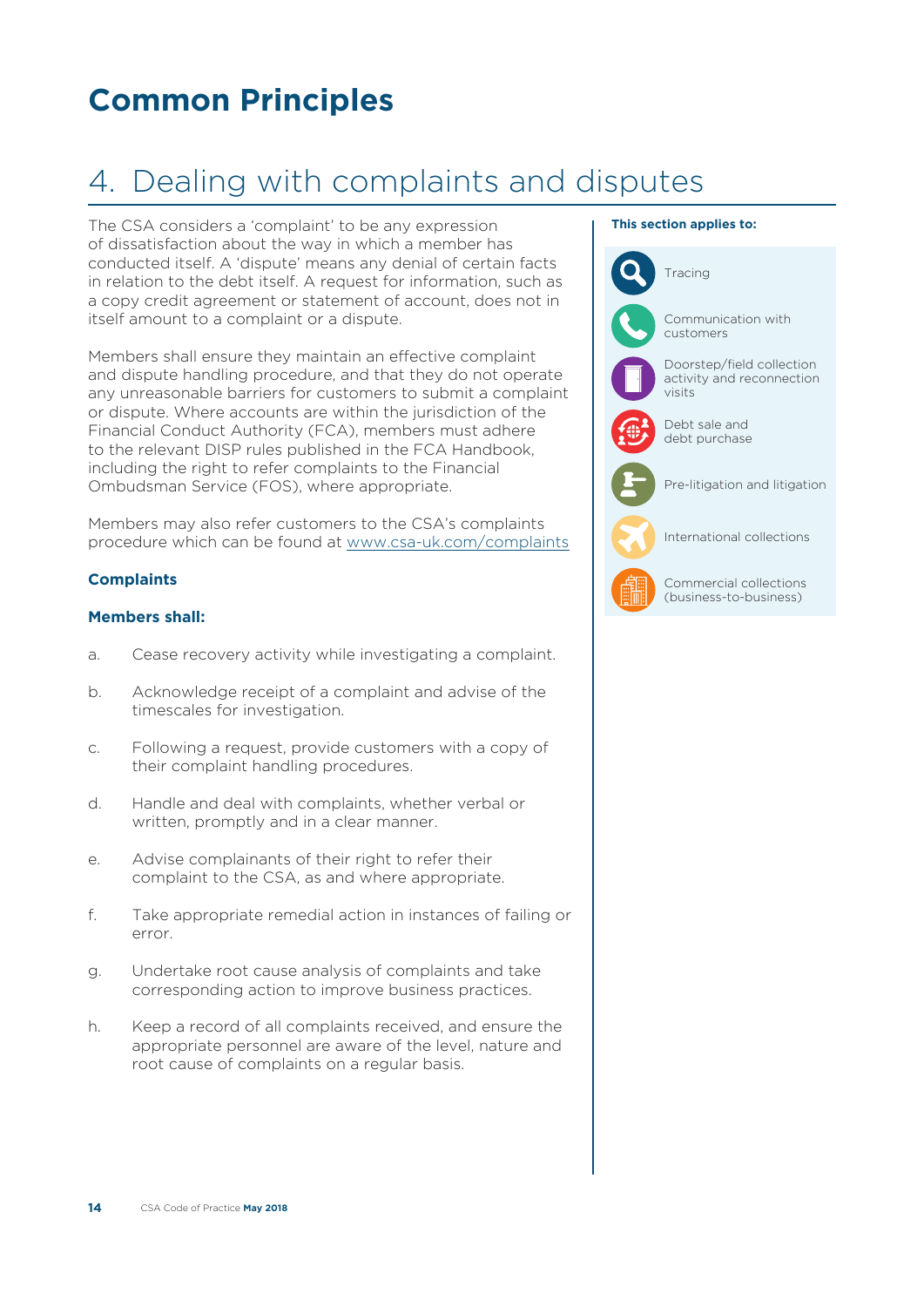# 4. Dealing with complaints and disputes (cont)

#### **Disputes**

#### **Members shall:**

- i. Engage with clients and customers to ensure disputes are investigated and dealt with promptly.
- j. Cease collections activity while investigating a valid dispute.
- k. Provide a response detailing the members' conclusion to the dispute, where relevant, depending on whether the member or their client carries out the investigation.
- l. Provide sufficient information to justify the stated conclusion.

### Tracing Doorstep/field collection activity and reconnection visits Debt sale and debt purchase Pre-litigation and litigation International collections Commercial collections (business-to-business) Communication with customers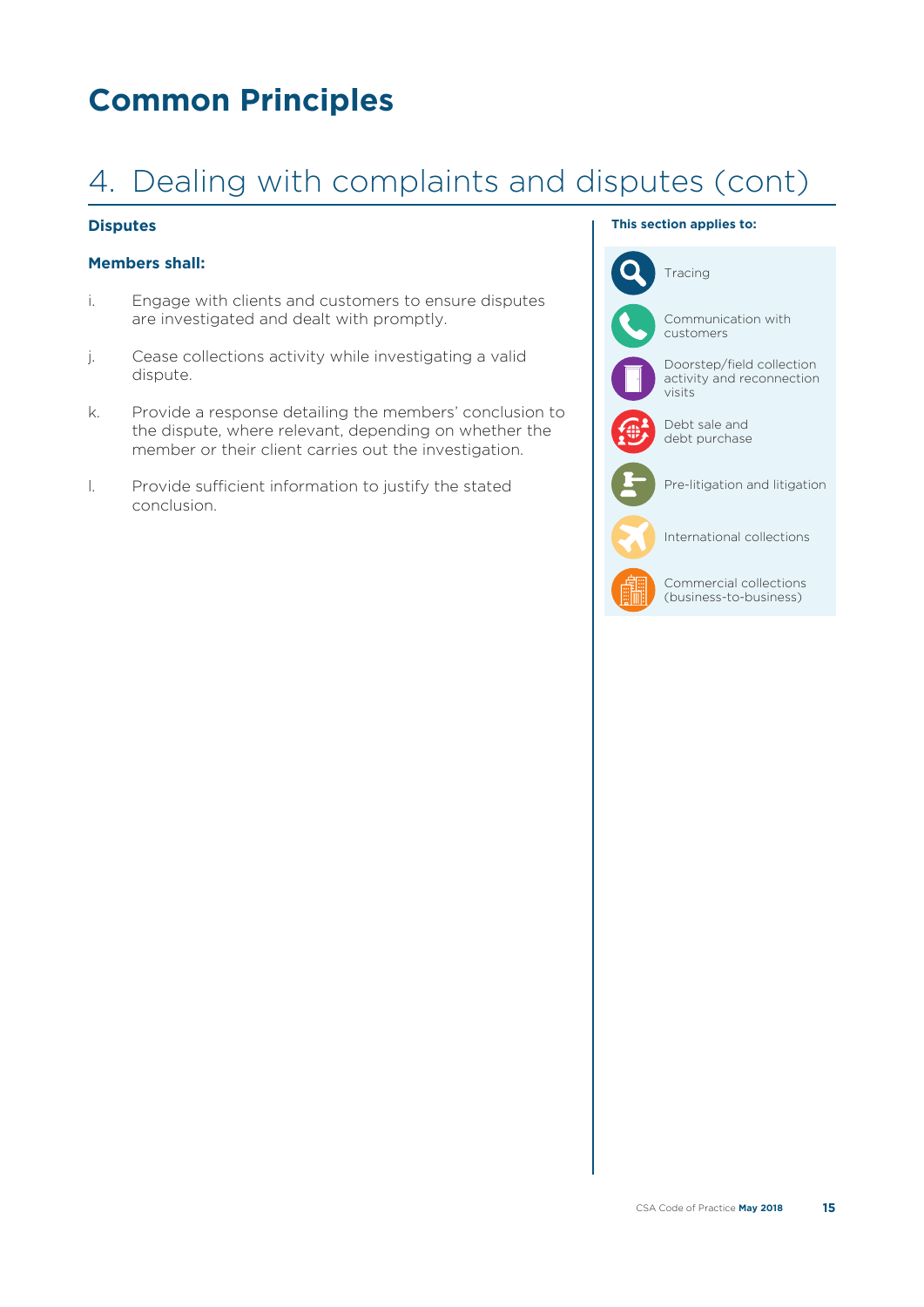### 5. Data protection and confidentiality

#### **Members shall:**

- a. Adequately demonstrate compliance to relevant data protection regulation, and any additional guidance supplied by the relevant supervisory authority, by having appropriate policies and procedures in place, and monitoring those policies and procedures.
- b. Process personal data in accordance with the relevant data protection regulation, and any additional guidance supplied by the relevant supervisory authority and the CSA.
- c. Only obtain and process data from legitimate sources or databases.
- d. When dealing with personal data, provide customers with appropriate information about how their data will be processed, taking into consideration guidance provided by the relevant supervisory authority and/or the CSA.
- e. Where they are aware that the data is out of date or inaccurate, take prompt steps to correct both data held internally and any reported to credit reference agencies (where applicable) and alert clients to the required correction.
- f. Pass on or make promptly available information in relation to a customer's financial circumstances, any dispute or complaint, or vulnerability in order to prevent collection activity from continuing where it is inappropriate to do so.
- g. Use appropriate controls to ensure that any exchange of data to any third party is lawful and adequately protected.
- h. Ensure they have the technical and organisational measures in place to prevent unauthorised and unlawful processing and disclosure of information, and notify the relevant supervisory authority without undue delay, where required, of data protection breaches.
- i. Carry out regular privacy impact assessments, taking into consideration guidance provided by the relevant supervisory authority.
- j. Comply with any subject access request received from an individual or any third party representative acting on behalf of the individual, in accordance with relevant legislation.

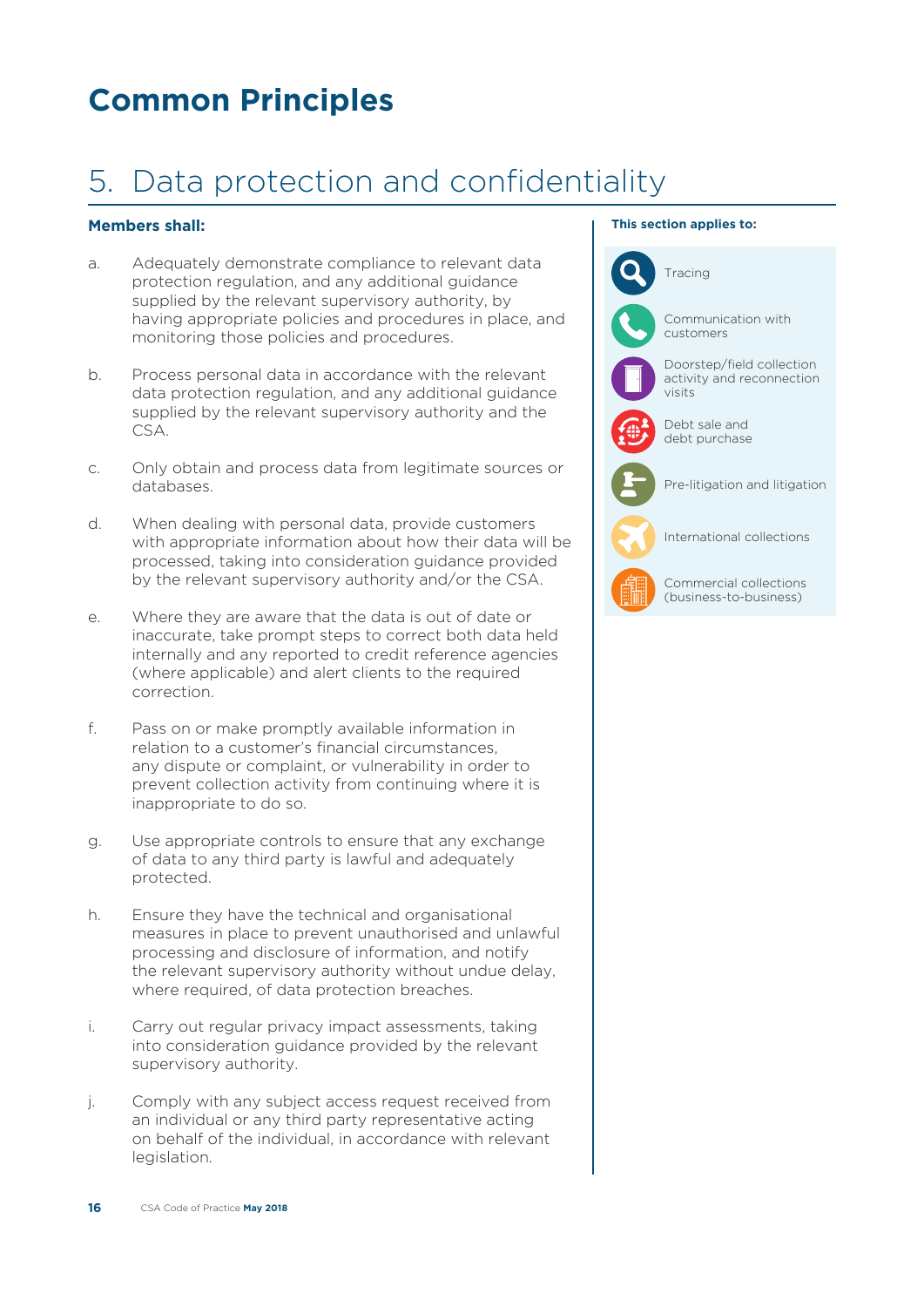# 5. Data protection and confidentiality (continued)

- k. Ensure appropriate data protection checks are carried out when speaking with customers or their authorised representatives to verify their identity and, where necessary and appropriate, validate and update information received from the customer.
- l. Observe and protect each client's data, strategies, integrity and business methods.
- m. Operate a documented data retention policy.
- n. Maintain records of processing activities in line with relevant data protection regulation.
- o. Where required under relevant data protection regulation, appoint a Data Protection Officer.

### **This section applies to:** Tracing Doorstep/field collection activity and reconnection visits Debt sale and debt purchase Pre-litigation and litigation International collections Commercial collections (business-to-business) Communication with customers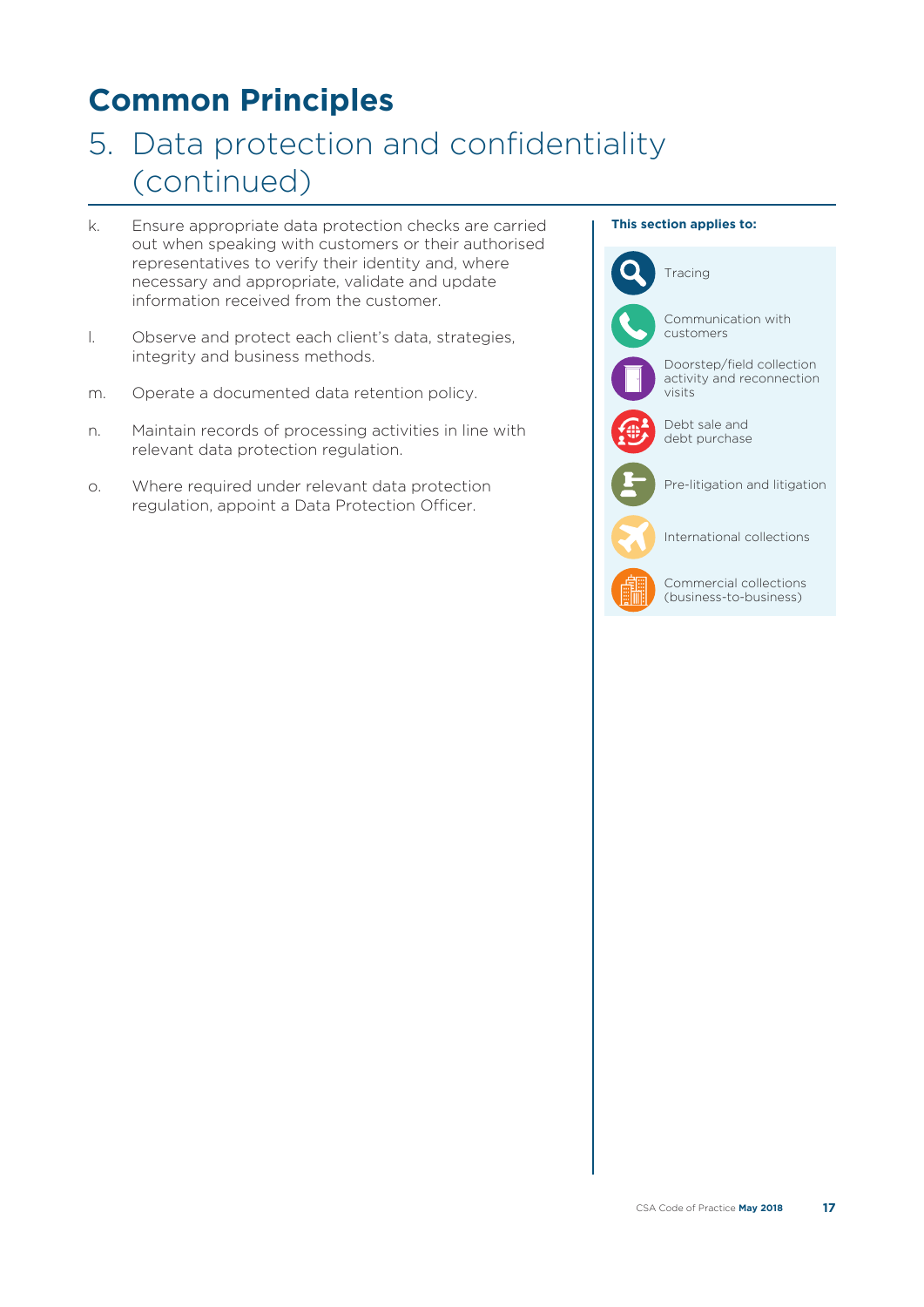# 6. Compliance monitoring

#### **Members shall:**

- a. Have in place a robust framework to monitor conduct, risk and governance, to safeguard the interests of the business, their customers, and any outsourced third parties, and carry out monitoring on a regular basis.
- b. Keep abreast of relevant legislation, regulations, regulatory guidance and requirements, including updates to, and guidance relating to this Code.
- c. Periodically test the compliance knowledge of their staff, as appropriate to their job functions.
- d. Employ appropriate and sufficient organisational processes to enable the routine monitoring of their compliance performance, including that of their staff and agents.
- e. Keep records of compliance monitoring and testing undertaken in sufficient detail to illustrate compliance performance.
- f. Carry out appropriate levels of due diligence when engaging with third parties for outsourced activities, including carrying out operational, technical and compliance assessments.
- g. Have in place written agreements with third parties for outsourced activities, which allocate and clearly set out the respective rights and obligations of the member and the third party, and offer both parties appropriate protections.

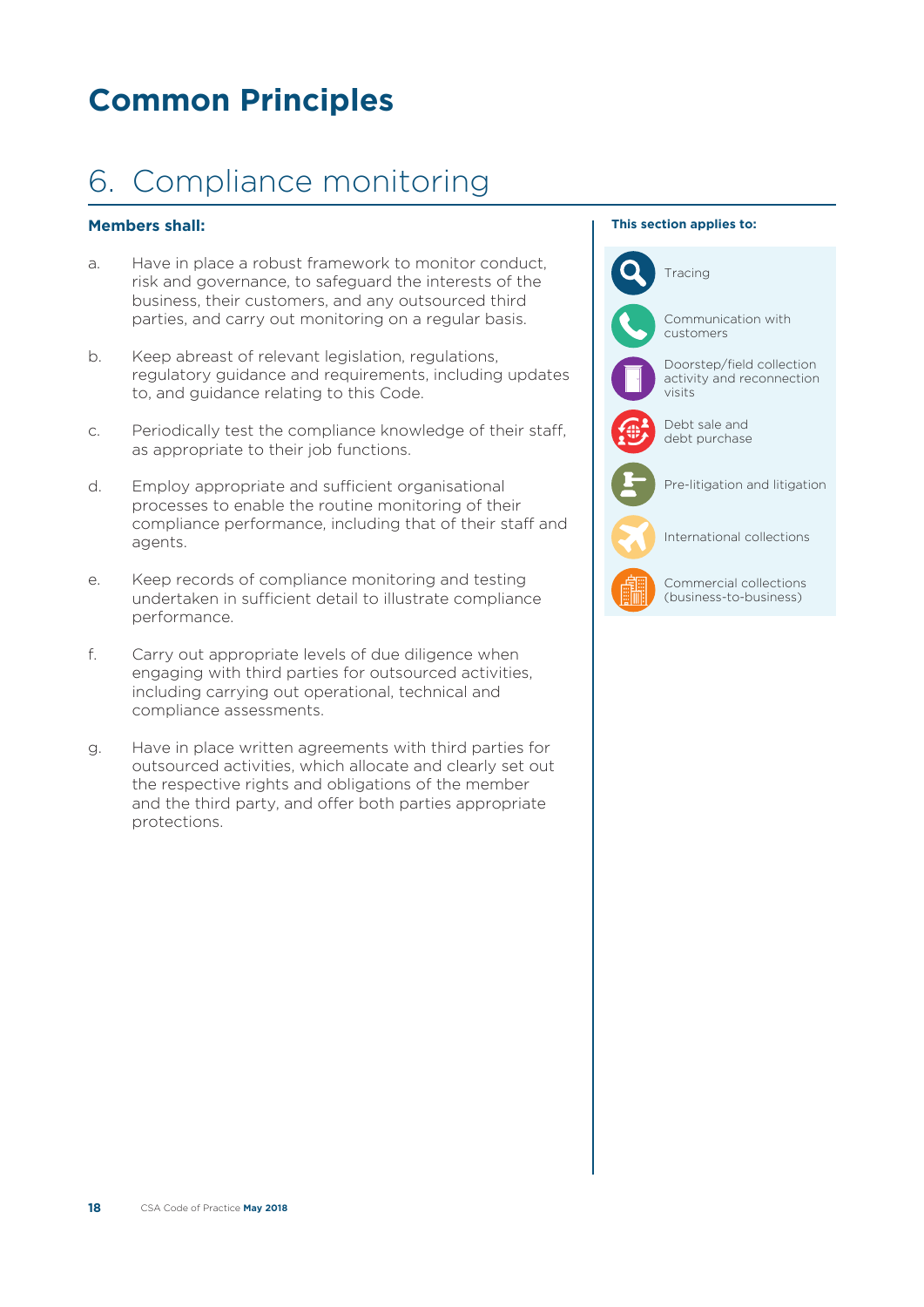This section applies to members who undertake each activity

- 7. Tracing
- 8. Communication with customers
- 9. Doorstep/field collection activity and reconnection visits
- 10. Debt sale and debt purchase
- 11. Pre-litigation and litigation
- 12. International collections
- 13. Commercial collections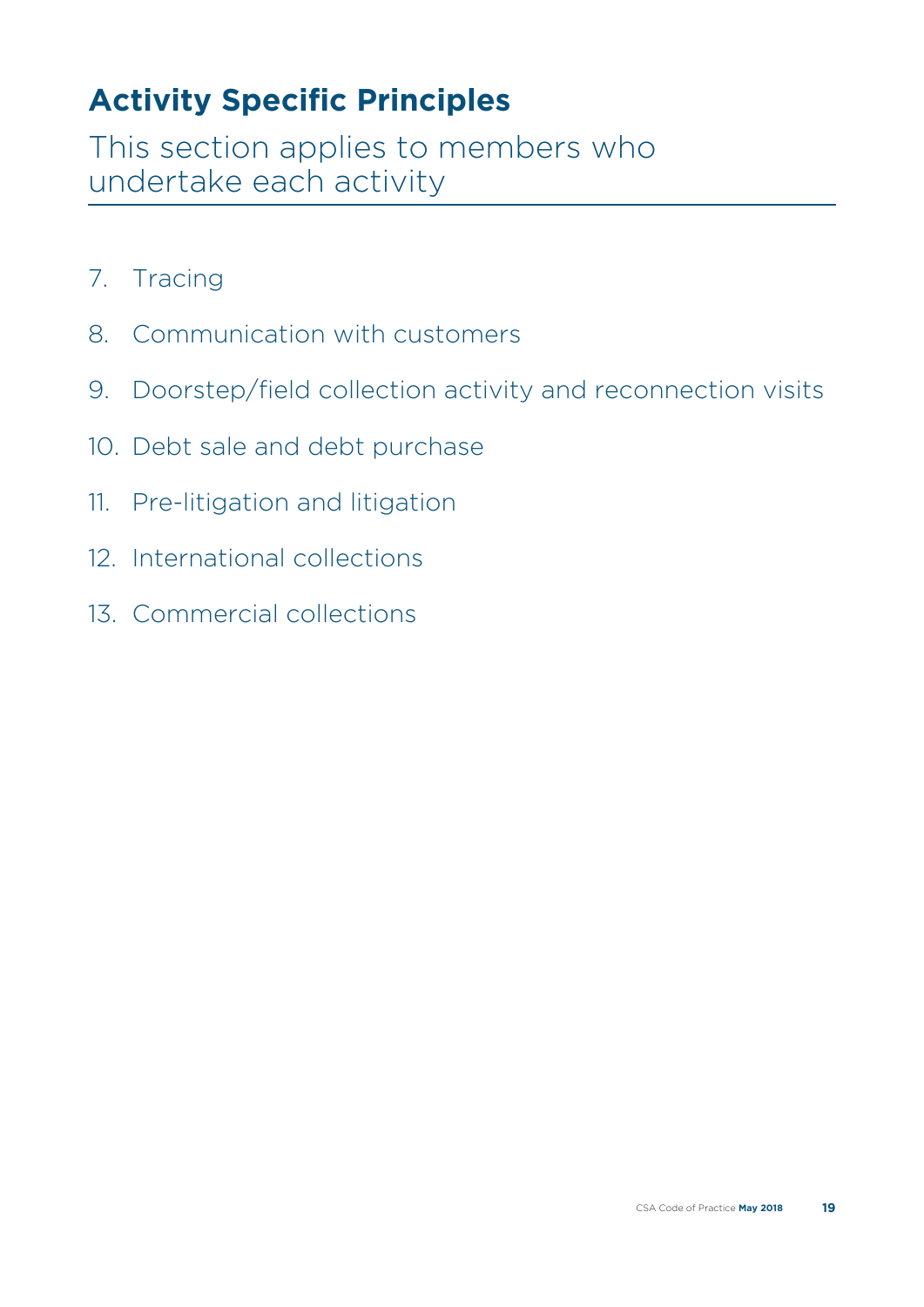# 7. Tracing

#### **Members shall:**

- a. Conduct their practices in a way consistent with treating customers fairly and ensure they are ethical, legal, clear, fair and not misleading.
- b. When outsourcing tracing instructions, supply account level data, where available.
- c. When seeking to identify an individual, take reasonable steps to ensure that data and information used in the identification process is, to the best of the member's knowledge, accurate and adequate.
- d. Ensure that all practices involved in the tracing process are transparent and in line with relevant regulation and guidance, prior to any collections activity.
- e. Take reasonable steps to ensure that the person traced is in fact the customer.
- f. Attempt to verify data obtained relating to a customer's whereabouts using one or more information sources, which could include reliable databases, a soft trace letter, contacting other people or doorstep enquiries.
- g. Not address trace communication to "The Occupier" where the name of the individual is known
- h. Not use neighbours to pass on messages as part of the trace process.
- i. Update all records promptly and accurately, where data is proven to be inaccurate.
- j. Demonstrate that processes are in place to deal effectively and fairly with any instances of mis-trace (when data obtained proves to be inaccurate) and keep records of such instances.
- k. Carry out root cause analysis of trace-related complaints and make appropriate changes to their business practices to reduce any reoccurrence.

#### **This section applies to:**



Communication with customers



Doorstep/field collection activity and reconnection visits

Debt sale and debt purchase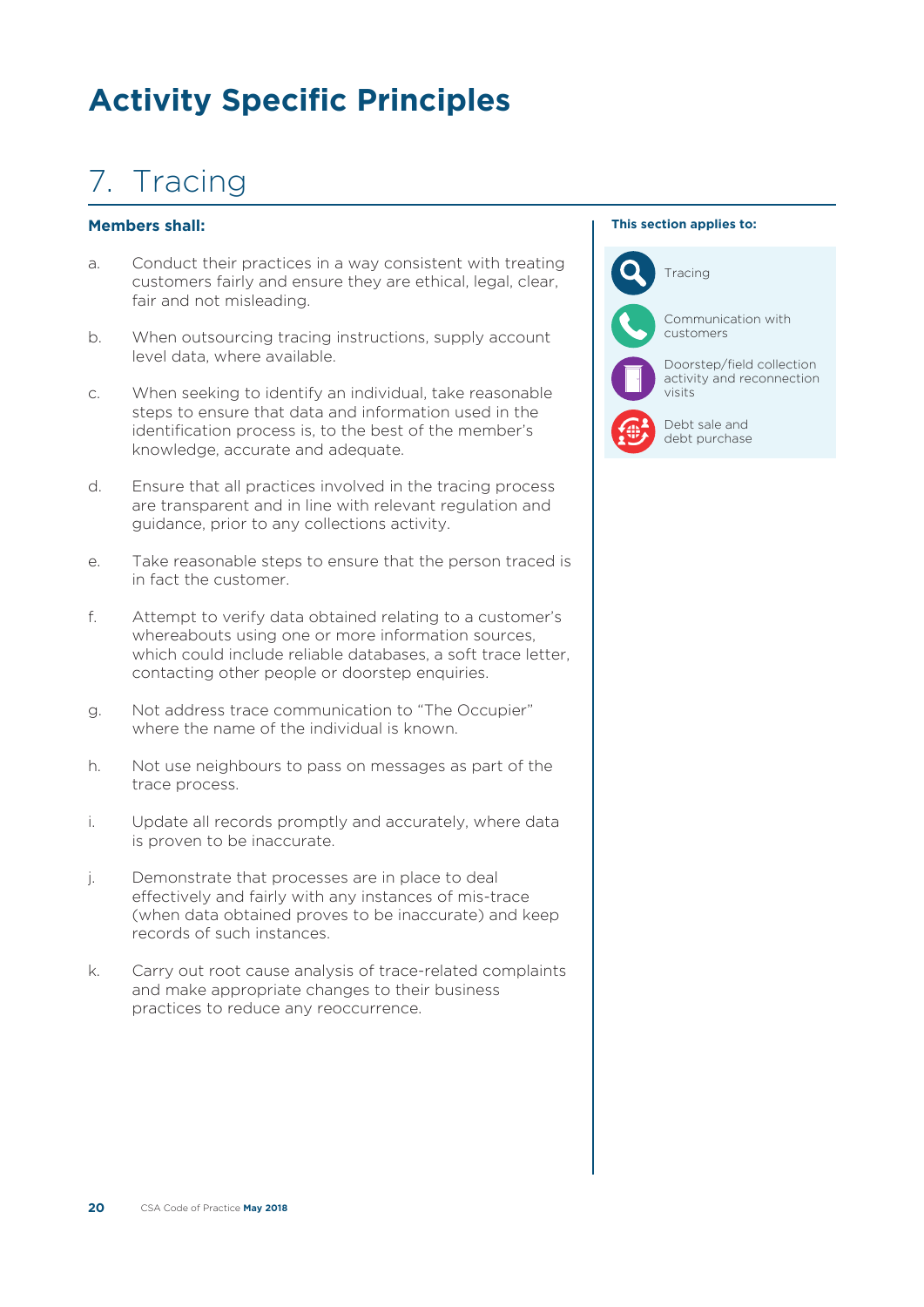### 8. Communication with customers

#### **Members shall:**

- a. When making contact by telephone, ensure adherence to data protection requirements and verify the identity of the customer or their authorised third party before discussing the nature of the call.
- b. When leaving a message, not disclose the nature of the call or any details relating to the debt, or other personal information.
- c. Not refer to litigation or insolvency proceedings unless the commencement of proceedings is genuine and intended.
- d. Ensure that staff members who use pseudonyms can be easily identified within the organisation.
- e. When making contact with a customer, consider the CSA guidance on Standard Debt Collection Communication, and ensure letters, SMS messages and emails are written and produced in line with applicable regulations, legislation and regulatory guidance.
- f. Ensure that on transfer of a debt to a third party representative the customer receives written notification advising them who is now responsible for collecting the debt, so that they are aware at all times who will be making contact.
- g. Not use wording which could be considered as aggressive, threatening or misleading.
- h. Provide customers with information on repayment options and methods.
- i. When using email to contact customers, take reasonable steps to verify that the email address obtained is valid and is an acceptable form of communication before sending debt-related information.
- j. When sending SMS messages, take reasonable steps to verify that the mobile telephone number obtained is valid and is an acceptable form of communication before sending debt-related information.
- k. When communicating by SMS and/or email, do not disclose the nature of the contact, or refer to the debt or other personal details, unless permitted to do so by the customer.

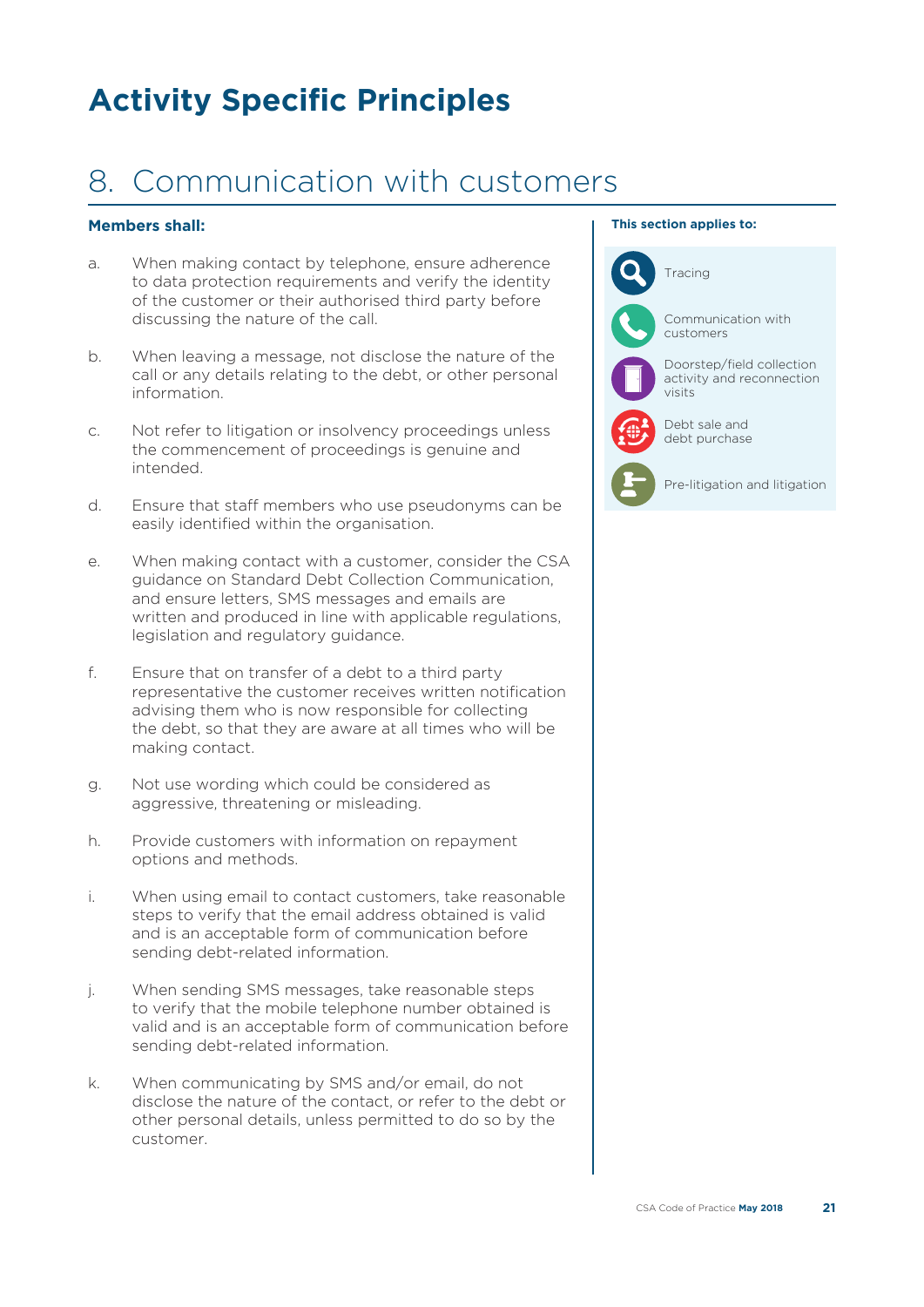### 8. Communication with customers (continued)

- l. Not use trading styles which are likely to mislead or confuse.
- m. Consider any statutory requirements which require a particular method for sending certain documents or notices.

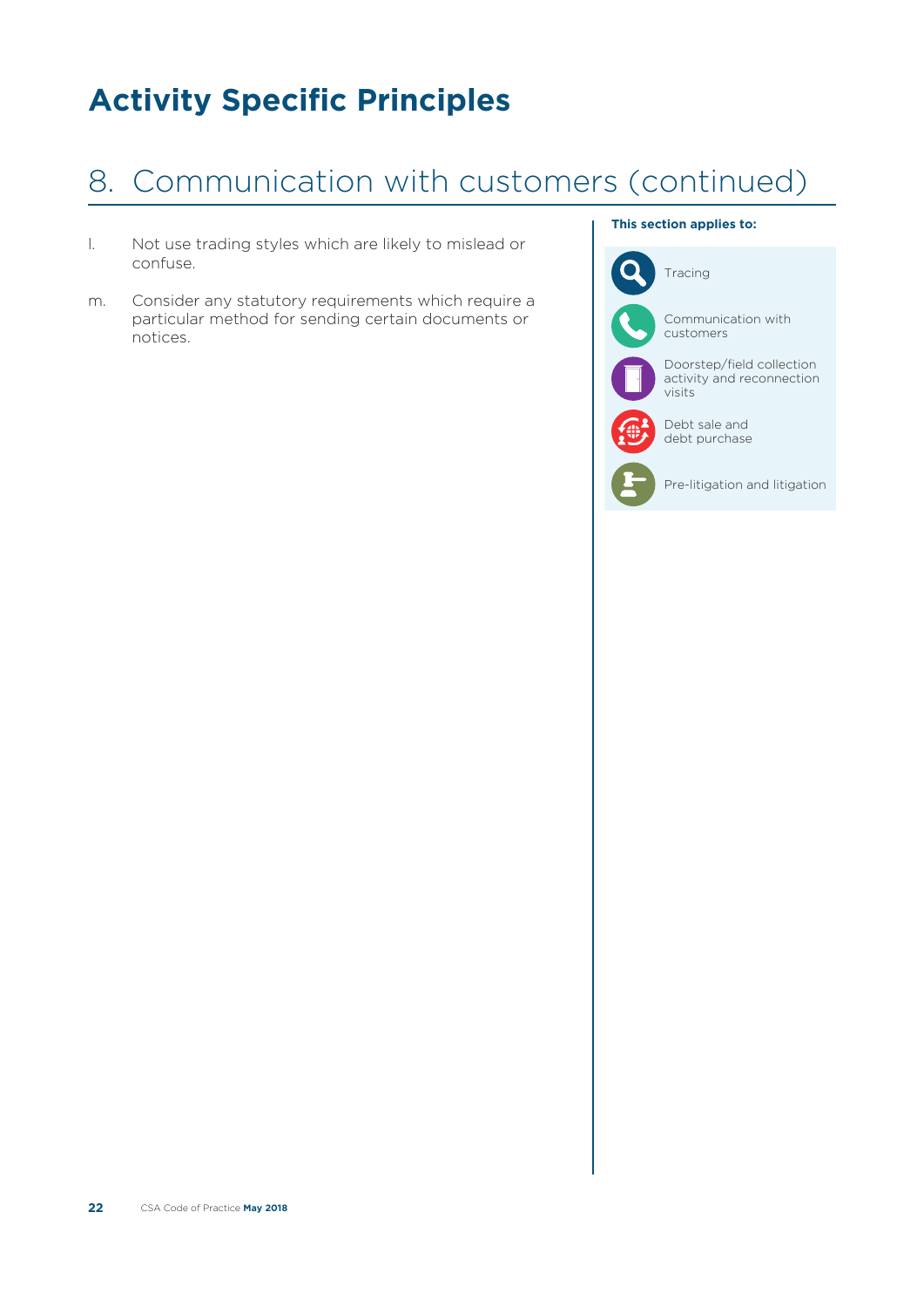### 9. Doorstep/field collection and reconnection visits

Doorstep or field collection and reconnection visits are an effective method of engaging with customers, but should not be used as a threat of action. It is not enforcement activity, and should not be referred to as such.

#### **Members who engage in doorstep/field activity shall:**

- a. Provide adequate training to doorstep representatives to ensure that all visits are performed in accordance with relevant legislation, regulations, regulatory guidance and codes of practice.
- b. Provide doorstep representatives with appropriate identification which should be offered to customers at the first opportunity and made available immediately upon request.
- c. Give, where appropriate, adequate notice to a customer of the time and date of a visit.
- d. Arrange appointments at a time convenient to the customer, when requested to do so.
- e. Ensure any monies collected by doorstep representatives are remitted securely and in accordance with timelines agreed with the client.
- f. Regularly audit the activity and cash-handling procedures adopted by doorstep representatives.
- g. Investigate all complaints made against staff and representatives and provide the details and outcomes of these investigations to the client.

#### **Representatives of members shall:**

- h. Always act in a courteous and respectful manner.
- i. Leave a property when requested to do so by the occupant, in accordance with applicable laws.
- j. Notify the member company where a customer has been identified as vulnerable, who can in turn inform the client.
- k. Maintain accurate records of all visits undertaken.
- l. Properly record any assertion that the person being visited is not the customer and promptly report this to the client.
- m. Ensure information established during the visit is accurately reported to the client.

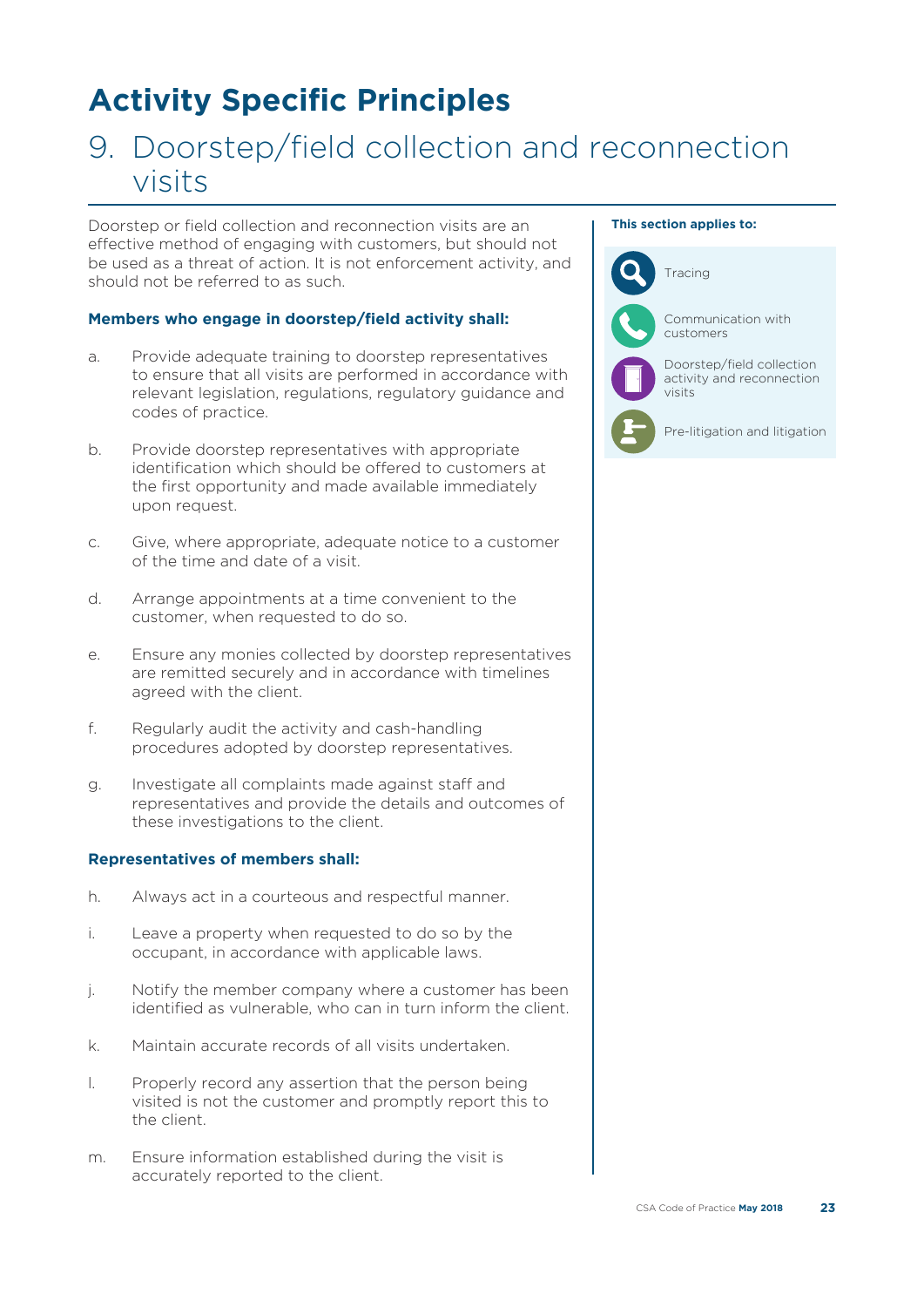### 10.Debt sale and debt purchase

#### **Debt sale - members selling customer accounts shall:**

- a. Make clear to potential buyers the nature and characteristics of the accounts being sold.
- b. Provide clear and sufficient information in order for potential buyers to form a view as to the recoverability prospects of the accounts.
- c. Provide adequate due diligence time and resources to potential buyers.
- d. Once having informed a potential buyer that they intend to sell certain customer accounts to it, use reasonable endeavours to complete the sale of all such accounts to that particular buyer.
- e. Take reasonable steps to ensure the accuracy of data provided to potential buyers both pre- and post-sale.
- f. Promptly notify buyers and potential buyers of any inaccuracies in data or information and promptly provide corrected or alternative data, as appropriate.
- g. Unless the buyer is already in possession of the data, on, or promptly following, the date of completion of the sale of accounts, provide the buyer with up-to-date data relating to the accounts, so that the buyer is adequately informed about a customer's account at the time of first contact with the customer.
- h. Provide post-sale support and information (including documentation relating to the accounts) that enables the buyer to respond to customer queries and reasonable requests for information.
- i. Ensure that any third parties instructed in relation to the accounts being sold are aware of any likely sale.
- j. Ensure that upon the sale of any account, any third party instructed in relation to the accounts immediately ceases recovery activity, unless otherwise agreed by the buyer.
- k. Not limit the scope of post-sale support or the time period during which it is available.
- l. Only request to re-purchase accounts when necessary and proportionate.

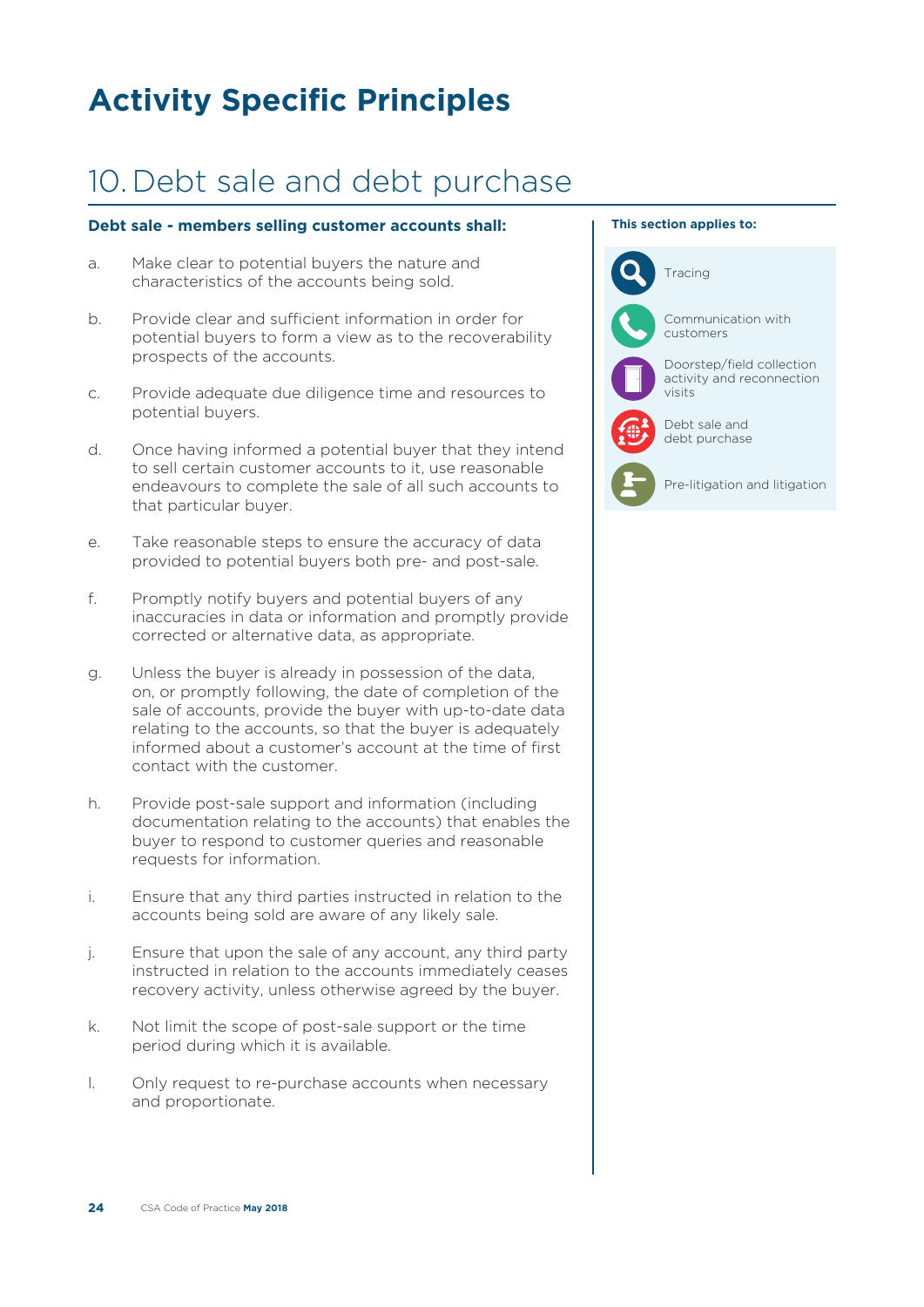# 10.Debt sale and debt purchase (continued)

m. Handle all complaints and claims made against them by customers fairly and provide the buyer with sufficient information to enable it to manage the accounts appropriately in the circumstances.

#### **Debt purchase - members buying customer accounts shall:**

- n. Provide sellers with accurate information about their business practices, where requested.
- o. Use data provided to them in relation to the sale of accounts in accordance with any agreements it has with the seller or, in the absence of any such agreement, in accordance with all applicable legislation, regulations, regulatory guidance and requirements and this Code.
- p. Have systems and processes in place to ensure that data relating to customers is correctly uploaded.
- q. Use recovery strategies appropriate for the nature and characteristics of the accounts purchased.
- r. Consider leaving paying accounts with the debt collection agency managing the account at the time of purchase.
- s. Report relevant account information to the credit reference agencies.
- t. Provide a Notice of Assignment to each customer that clearly identifies the new owner of the account and explains who will be managing the account.
- u. Provide the seller with such post-sale information reasonably required to resolve issues raised by the customer post-sale, or to fulfil the seller's obligation to supply information for judicial or regulatory purposes.
- v. Provide the seller with audit rights, including access to premises, systems and records to audit the buyer's compliance with relevant regulations and legislation and its obligations under the sale and purchase agreement.

# Tracing Communication with customers

**This section applies to:**



Doorstep/field collection activity and reconnection



visits

Debt sale and debt purchase

Pre-litigation and litigation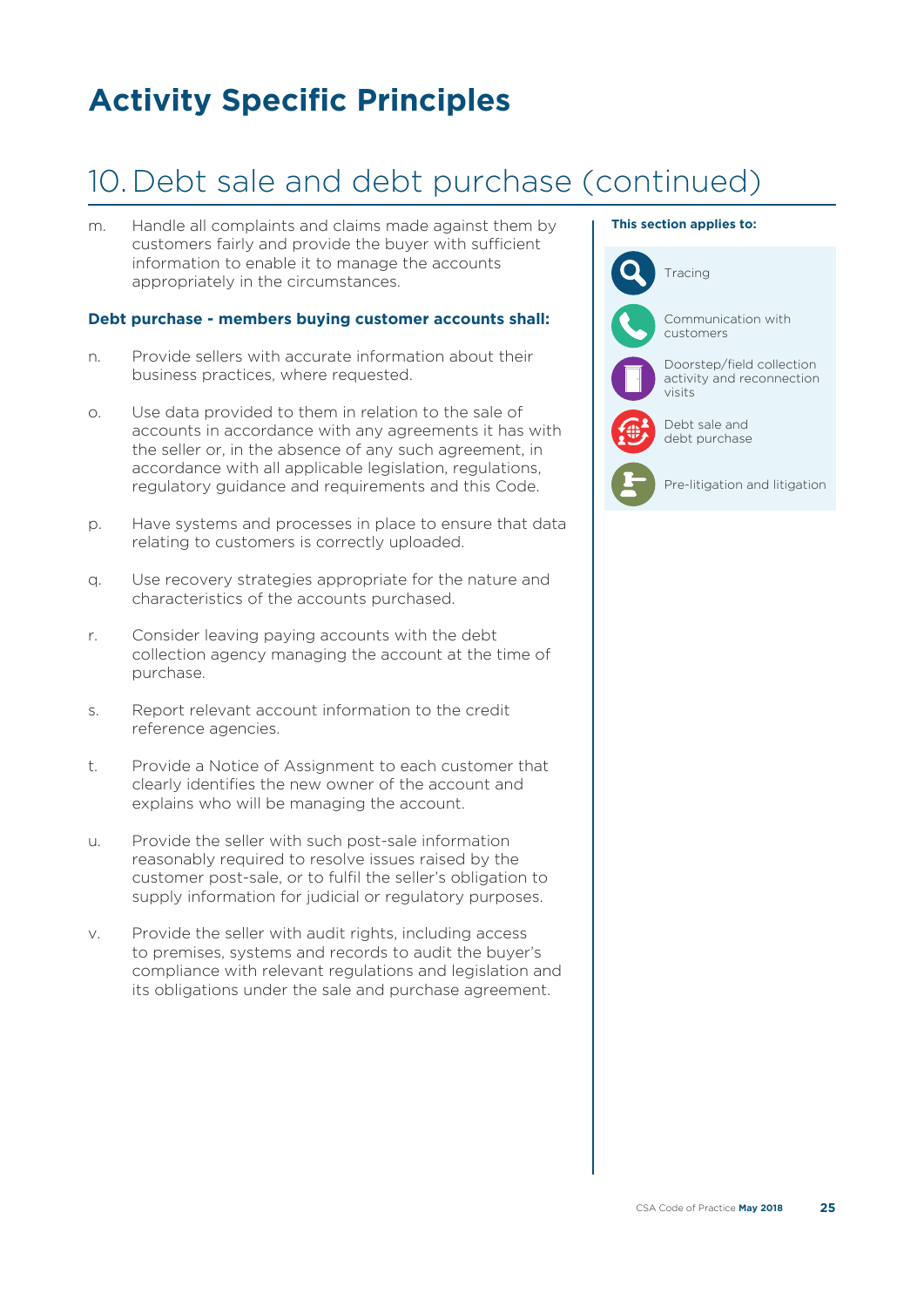# 11. Pre-litigation and litigation

#### **Pre-litigation**

#### **Members shall:**

- a. Only state to a customer an intention to commence proceedings if they are reasonably likely to be undertaken.
- b. Make clear to a customer, prior to issuing a claim or making an application, the intended course of action and what the customer can do to prevent that course of action.
- c. Not mislead customers as to the consequences or inevitability of consequences arising from any legal or bankruptcy action.
- d. Ensure communications give due regard to the relevant sections of the CSA Guidance on Standard Debt Collection Communication.
- e. Adhere to Pre-Action Protocol (PAP).

#### **Litigation**

#### **Members shall:**

- f. Resort to litigation only if appropriate non-litigious recovery activity has been undertaken in respect of an account, and where it is appropriate and proportionate to do so.
- g. Only commence any litigation, enforcement or bankruptcy action if they intend to obtain the related order against the customer.
- h. Not serve a statutory demand on a customer unless they intend, at the time of service, to serve a bankruptcy petition on the customer if the customer does not respond to the statutory demand.
- i. Consider refraining from commencing, or consider suspending or ceasing, any legal or bankruptcy action upon identifying that the customer's circumstances make them vulnerable.
- j. Provide forbearance to customers as appropriate in the circumstances.
- k. Only impose costs and interest on customers to which they are lawfully entitled.

### **This section applies to:** Tracing Doorstep/field collection activity and reconnection visits Debt sale and debt purchase Pre-litigation and litigation International collections Communication with customers



Commercial collections (business-to-business)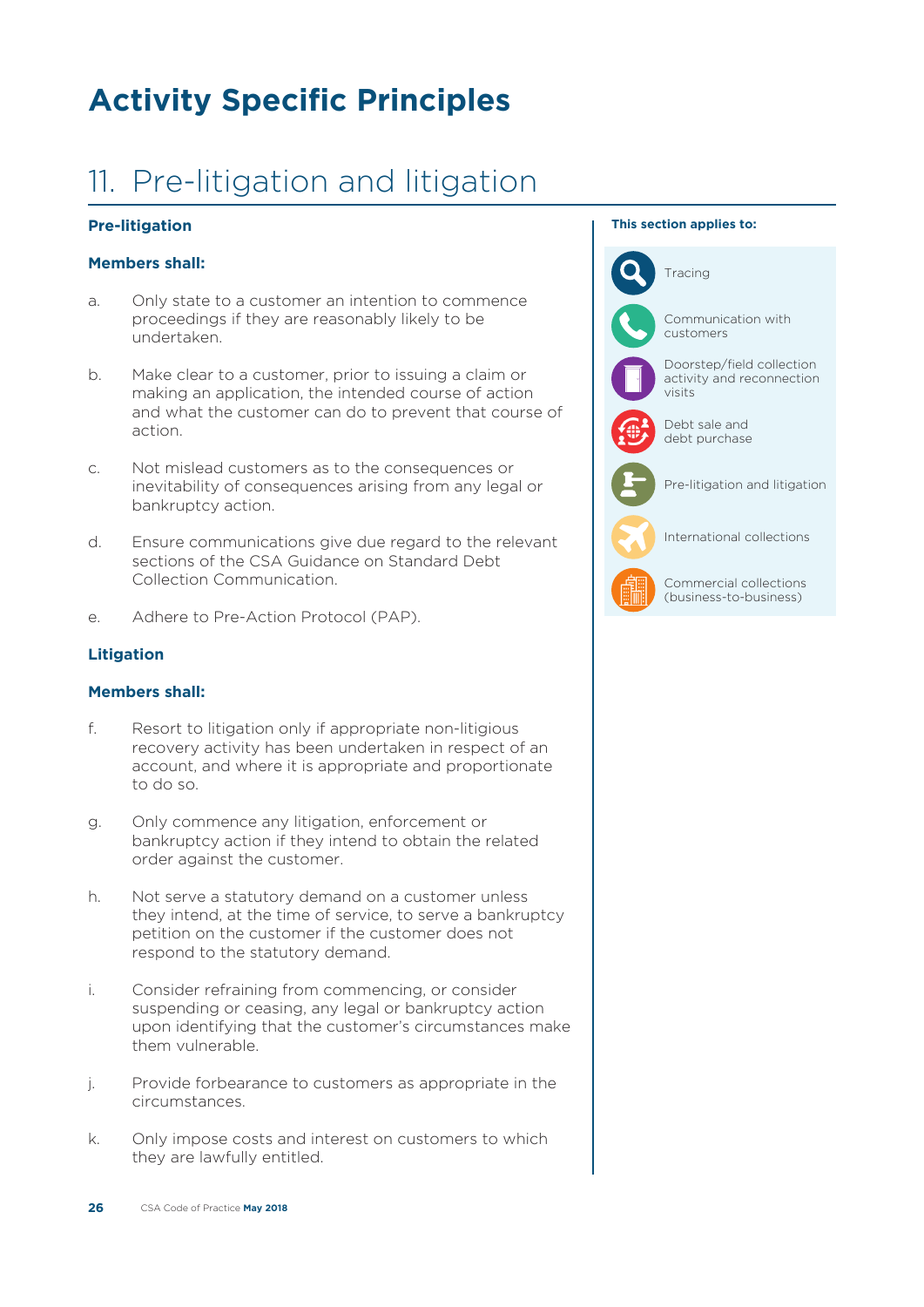# 11. Pre-litigation and litigation (continued)

- l. Serve all appropriate statutory notices on customers prior to, during and post-litigation.
- m. Have demonstrable policies and carry out sufficient due diligence relating to their selection of accounts and/or customers for legal and bankruptcy action.
- n. Adhere to all relevant legislation and regulations throughout proceedings.

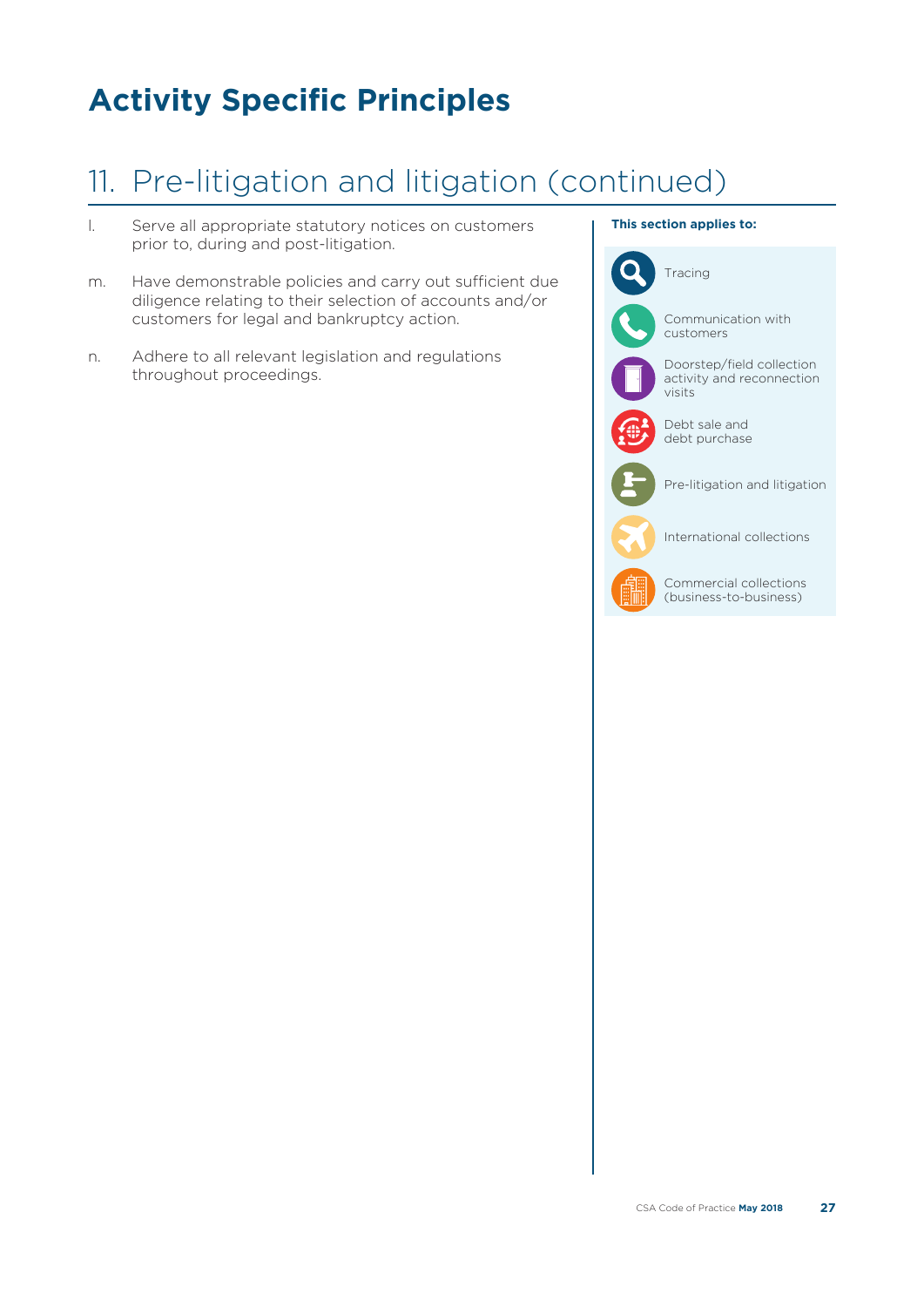### 12. International collections

#### **Members shall:**

- a. Adhere to the jurisdiction of the country in which the member is undertaking debt collection activity.
- b. Consider and adhere to any local regulatory guidance on debt collection within the country where they are attempting to collect unpaid accounts.
- c. Adhere to relevant data protection regulation and have appropriate controls in place to ensure the safe transfer of data.
- d. Maintain all relevant licences, permits and registrations of the jurisdiction in which the member is undertaking collection activity.
- e. Respect the prevailing time zones of the country the member is calling when making contact by telephone or SMS to customers or their representatives.
- f. Take account of statutory and other local market holidays when making contact with customers or their representatives.
- g. Be willing to accept payment in any reasonable and nonsanctioned currency.
- h. Use a recognised exchange rate provider when converting payments or when payment plans are being set.
- i. Respect the language preferences of the customer relative to the jurisdiction, including written communication.

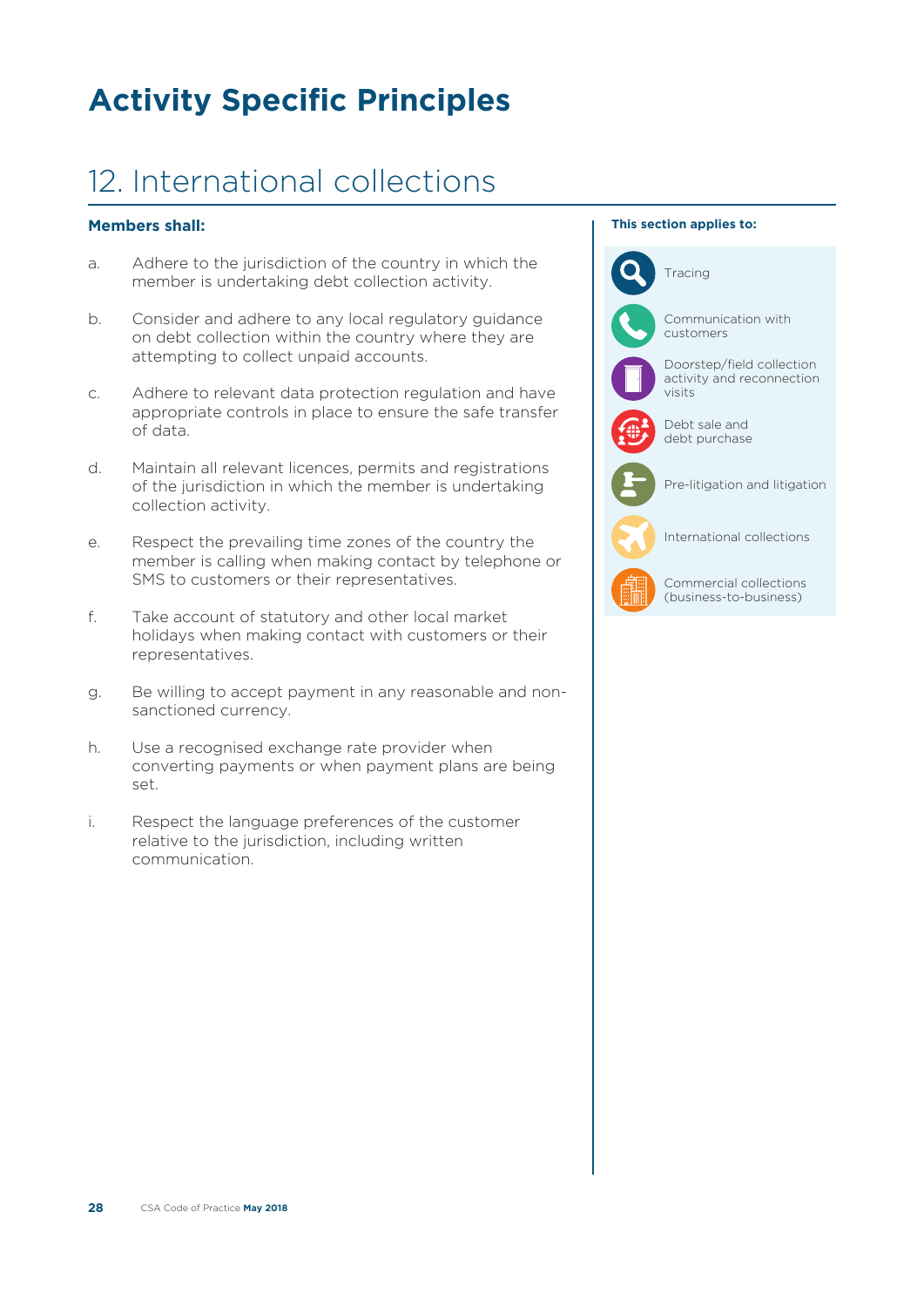# 13. Commercial collections

#### **Members shall:**

- a. Adhere to the principles of this Code when collecting unpaid accounts from businesses.
- b. Make clear all costs and charges added to account balances, including the legal or contractual basis for any interest applied.
- c. Consider relevant guidance, including that issued by the CSA, when communicating with businesses.
- d. Have in place an adequate complaint handling process.

### Tracing Doorstep/field collection activity and reconnection visits Debt sale and debt purchase Pre-litigation and litigation International collections Commercial collections (business-to-business) Communication with customers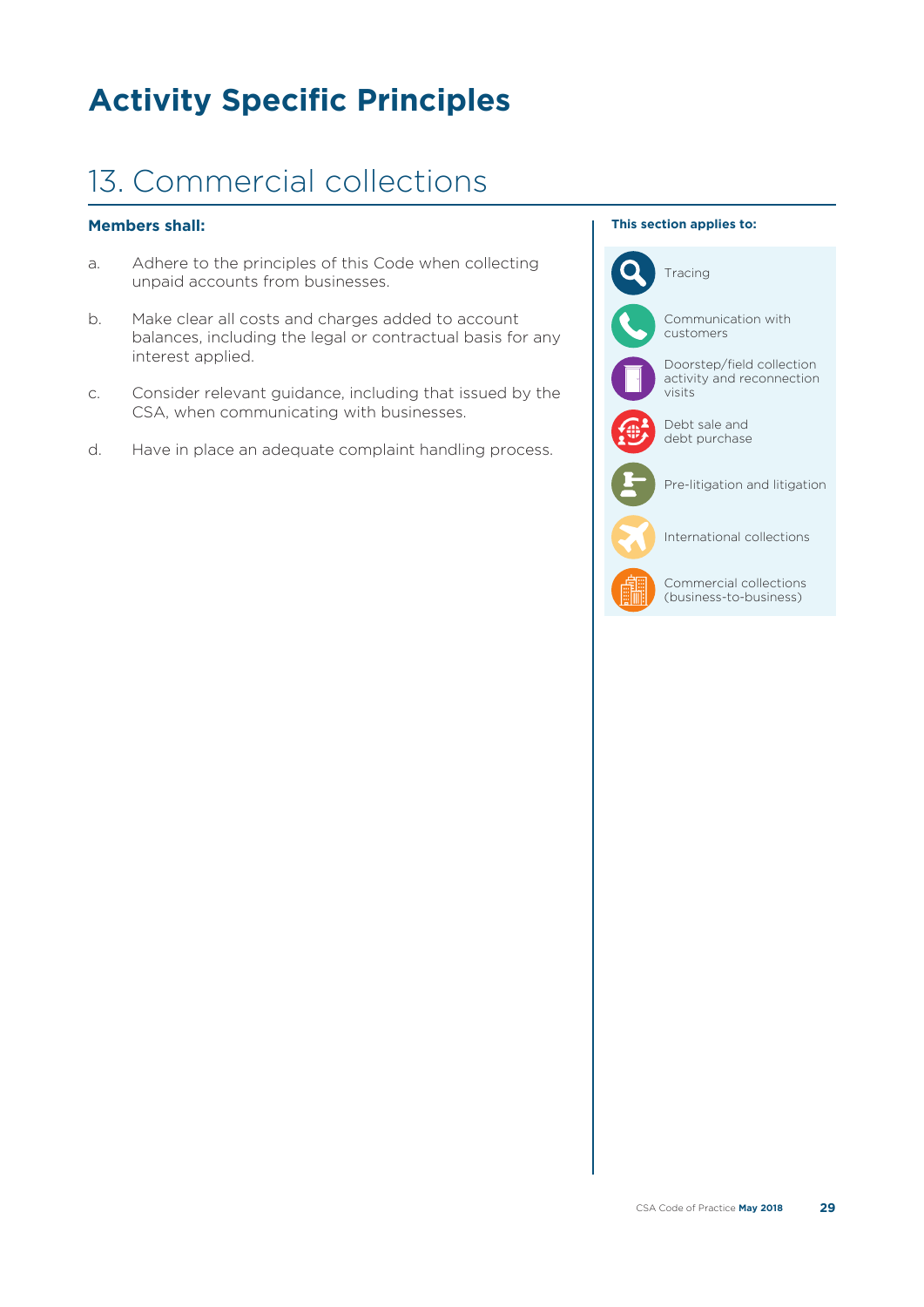### Helpful information for customers, their representatives and individuals

#### **Introduction**

The CSA appreciates that it may be daunting to deal with creditors and their representatives when you are experiencing financial difficulties or when you are contacted to repay a debt. Our members agree to conduct themselves with the best practice described in this Code of Practice. You should be confident of a fair conversation with any of our members, and we recommend you discuss your account with them openly and enable them to understand your financial circumstances. This will enable fair decisions to be made about your account and give you a line of contact if your circumstances change at a later date or if you have any questions about your account.

We always recommend that you deal with the business that is contacting you first and, if necessary, you seek independent advice or assistance. It is important you receive correct advice and assistance from properly authorised entities, such as the free advice organisations listed on the following page. You should be aware that information or opinions you may find online, such as in website forums, may appear reliable but may not necessarily be legally correct or may be inappropriate for your particular circumstances.

The free advice organisations listed on the following page will be better positioned to provide you with personal advice from trained staff. Some of these organisations are also usually recommended by regulators.

#### **Making a complaint against a member**

The CSA can only consider complaints against members of the Association regarding alleged breaches of this Code of Practice. The Code of Practice is primarily concerned with the debt collection activity of our members.

Please note that enforcement action, such as bailiff activity, does not fall within the remit of our Code of Practice.

We cannot consider complaints about clients of members nor can we consider complaints about the goods or services supplied by those clients. We are unable to get involved in contractual concerns.

All complaints must be submitted in writing using our complaint form which is available on our website at www.csa-uk.com/complaints or on request by calling 0191 217 0775. We require the form to be signed so that we, and our member, have the requisite authorisation to share information.

Further information on our complaint process can be found on our website at www.csa-uk.com/ complaints.

Completed forms can be returned by email (signed and scanned) to complaints@csa-uk.com or by post to: 2 Esh Plaza, Sir Bobby Robson Way, Great Park, Newcastle upon Tyne, NE13 9BA, England, United Kingdom.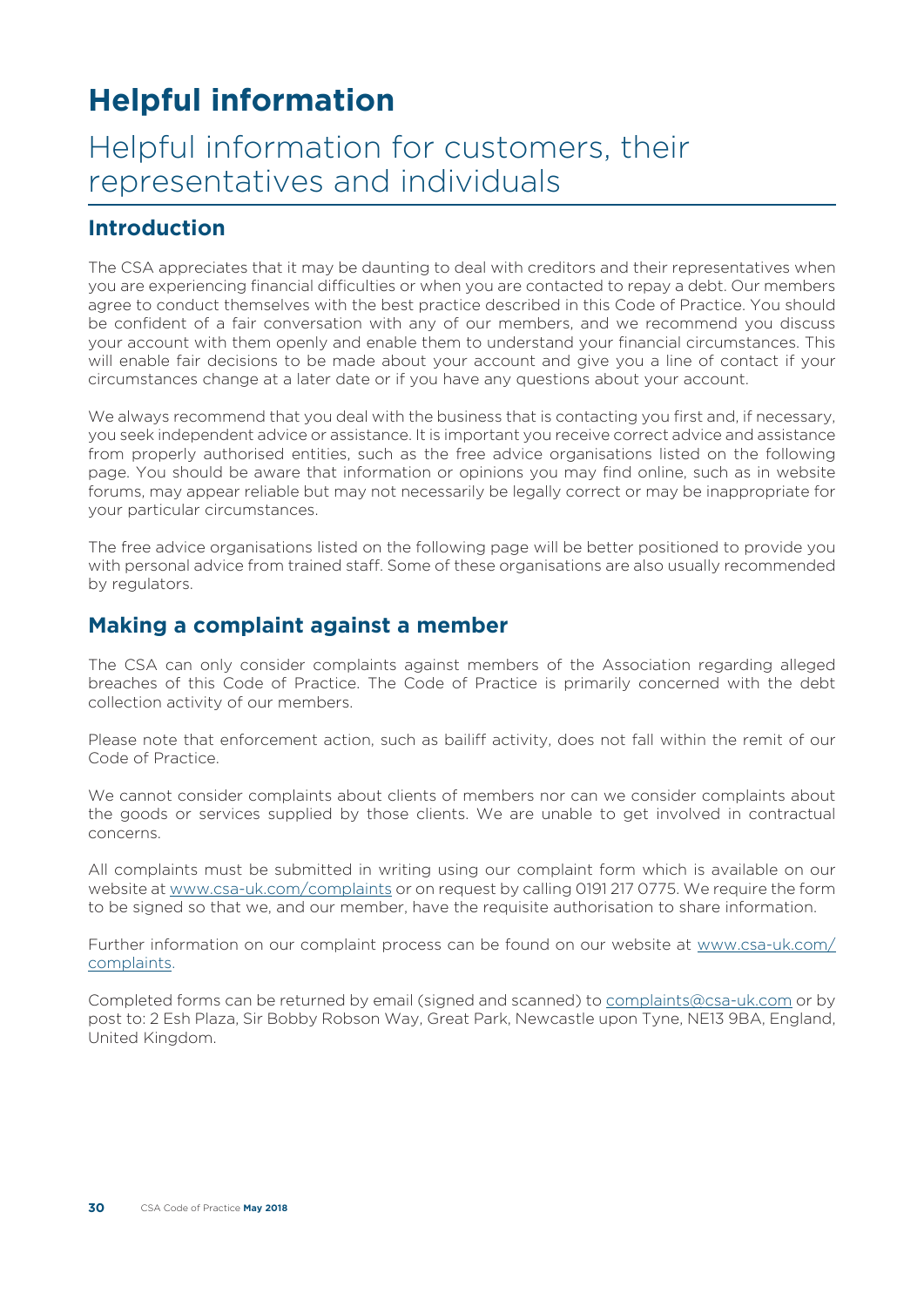### Free advice organisations

#### **Advice NI**

For debt advice if you live in Northern Ireland. **t:** 0808 801 0665 **w:** www.adviceni.net **e:** info@adviceni.net

#### **AdviceUK**

Debt advice, including specialist advice for minority communities and people with disabilities. **t:** 0300 777 0107 or 0300 777 0108

**w:** www.adviceuk.org.uk

#### **Christians Against Poverty (CAP)**

For free debt advice in your home, check postcode coverage at: **w:** www.capuk.org, and then call 01274 760 720

#### **Citizens Advice**

For advice and information on debt and other topics, visit your local Citizens Advice Bureau. **w:** www.citizensadvice.org.uk

#### **Citizens Advice Northern Ireland**

Citizens Advice Northern Ireland currently manages the largest debt contract in Northern Ireland which is funded by the Money Advice Service. Citizens Advice Northern Ireland provides free, confidential and impartial debt advice.

**Civil Legal Advice (CLA) t:** 0800 028 1881

**e:** debt.advice@citizensadvice.co.uk

webchat: www.citizensadvice.org.uk/northernireland/debt

Face-to-face appointments: At any of the 29 frontline Citizens Advice offices across the region.

#### **Civil Legal Advice (CLA)**

You may get legal aid if your home is at risk. **t:** 0345 345 4345 **w:** www.gov.uk/civil-legal-advice

#### **Money Advice Scotland**

Find contact details for debt advice in your local area if you live in Scotland. **t:** 0141 572 0237 **w:** www.moneyadvicescotland.org.uk

#### **Money Advice Service**

Free, unbiased and easy-to-access money tools, information and advice. **t:** 0800 138 7777 **w:** www.moneyadviceservice.org.uk

#### **National Debtline**

Debt advice and information if you live in England, Wales or Scotland. **t:** 0808 808 4000 **w:** www.nationaldebtline.org

#### **PayPlan**

For debt advice throughout the UK on the phone and online. **t:** 0800 280 2816 **w:** www.payplan.com

#### **StepChange Debt Charity** For debt advice throughout the UK by phone and online: **t:** 0800 138 1111 **w:** www.stepchange.org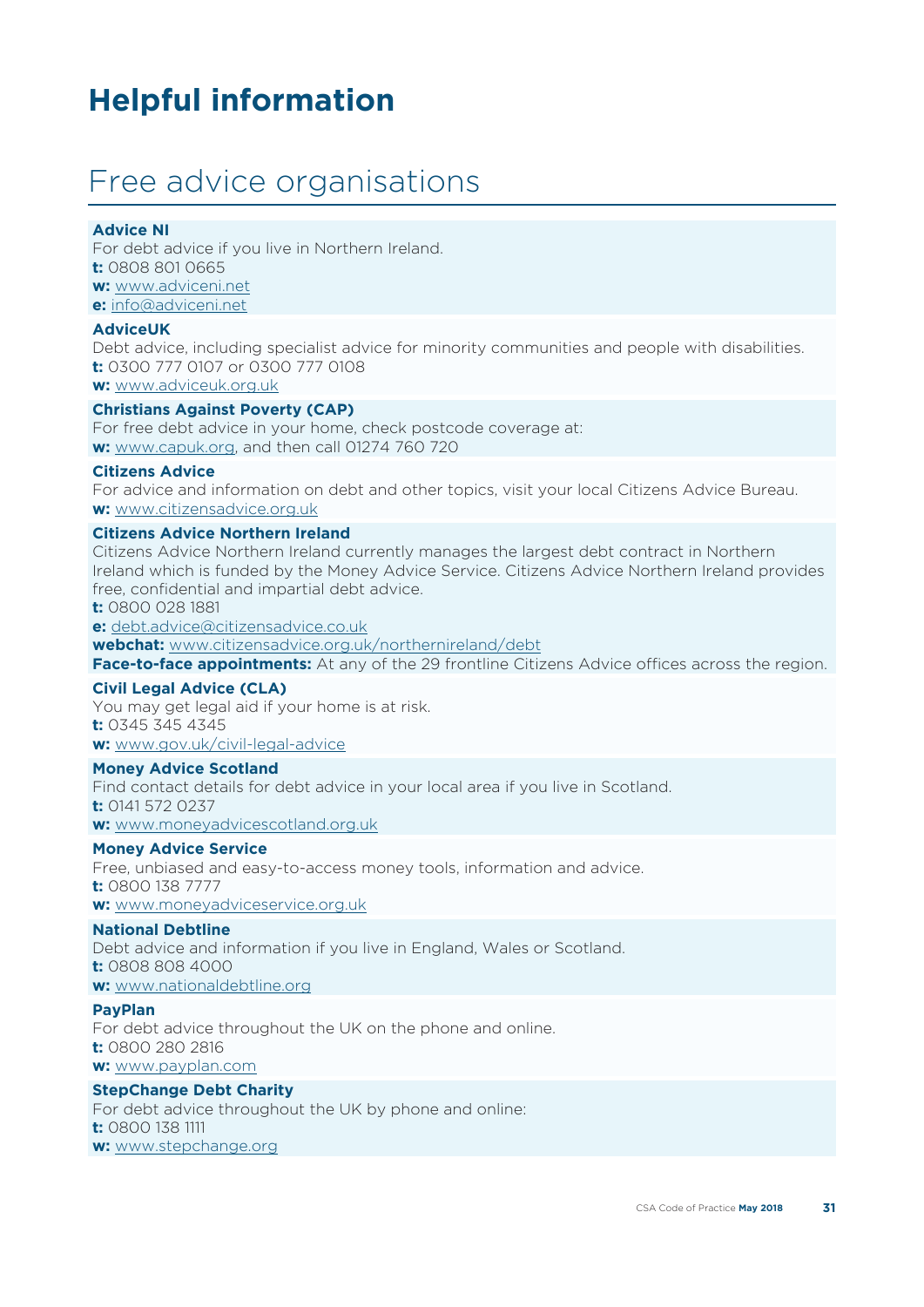#### **Information Commissioner's Office (ICO)**

The Information Commissioner's Office, also known as the ICO, is the UK's independent authority set up to uphold information rights in the public interest, promoting openness of public bodies and data privacy for individuals. The ICO provides guidance to help individuals understand what data protection, freedom of information and related legislation mean to them.

For all enquiries, guidance on the work of the ICO and to report data protection issues:

#### **Information Commissioner's Office (ICO)**

Wycliffe House Water Lane Wilmslow Cheshire SK9 5AF

**w:** www.ico.gov.uk **t:** 0303 123 1113 **e:** casework@ico.gsi.gov.uk

#### **Credit Reference Agencies**

Credit Reference Agencies obtain information from numerous sources to help other creditors make decisions about granting and recovering credit from customers, as well as assisting in locating customers who have moved address. Some of this information will be recorded in the credit file the credit reference agency maintains about you. You can ask the credit reference agencies for a copy of the credit file they hold about you. They may charge a fee for this service. The details of the UK Credit Reference Agencies are as follows:

| <b>Equifax Limited</b>         | <b>Experian Plc</b>         | <b>TransUnion</b>            |  |  |  |  |
|--------------------------------|-----------------------------|------------------------------|--|--|--|--|
|                                |                             |                              |  |  |  |  |
| Equifax Ltd                    | Experian                    | <b>PO Box 491</b>            |  |  |  |  |
| <b>Customer Service Centre</b> | The Sir John Peace Building | Leeds                        |  |  |  |  |
| PO Box 10036                   | Experian Way                | LS3 1WZ                      |  |  |  |  |
| Leicester                      | <b>NG2 Business Park</b>    |                              |  |  |  |  |
| LE3 4FS                        | Nottingham                  | <b>w:</b> www.transunion.com |  |  |  |  |
|                                | <b>NG801ZZ</b>              |                              |  |  |  |  |
| w: www.equifax.co.uk           |                             |                              |  |  |  |  |
| t: 0845 603 6772               | w: www.experian.co.uk       |                              |  |  |  |  |
|                                | <b>t:</b> 0344 481 8000     |                              |  |  |  |  |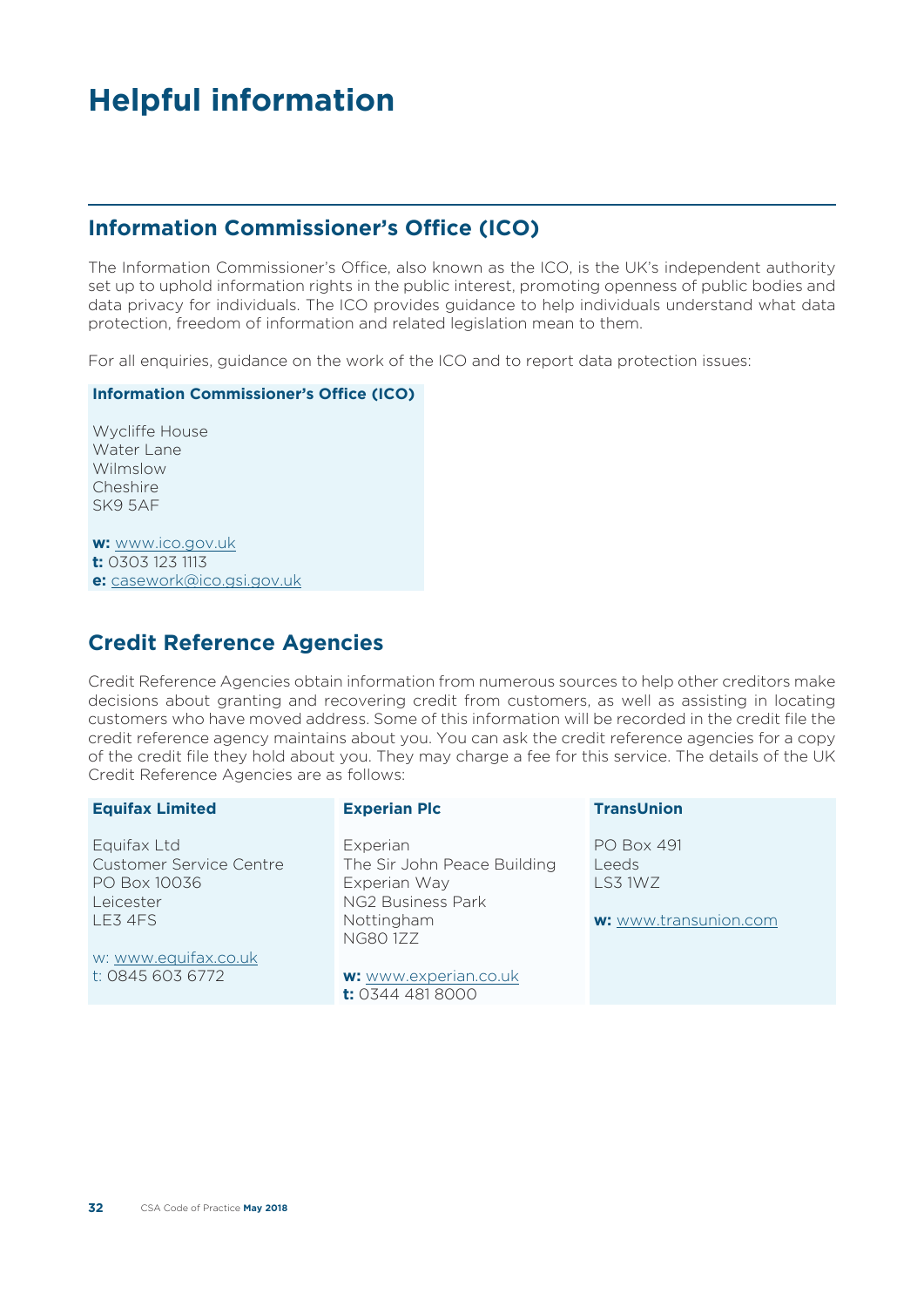#### **Financial Ombudsman Service (FOS)**

The Financial Ombudsman Service, also known as the FOS, is the official independent expert in settling complaints between consumers and businesses providing financial services.

For all enquiries, guidance or to lodge a complaint about one of our members (subject to having first contacted the member company and certain conditions described in the rules published on the FOS website):

#### **Financial Ombudsman Service**

Exchange Tower London E14 9SR

**w:** www.financial-ombudsman.org.uk **t:** 0800 023 4567 **e:** complaint.info@financial-ombudsman.org.uk

#### **Financial Conduct Authority (FCA)**

The Financial Conduct Authority is the UK financial services regulator. Any Firm that wishes to carry out regulated activities must first be authorised to do so by the FCA. Regulated firms must comply with all relevant rules in the FCA Handbook.

#### **Financial Conduct Authority**

12 Endeavour Square London E20 1JN

**w:** www.fca.org.uk **t:** 0800 111 6768 / 0300 500 8082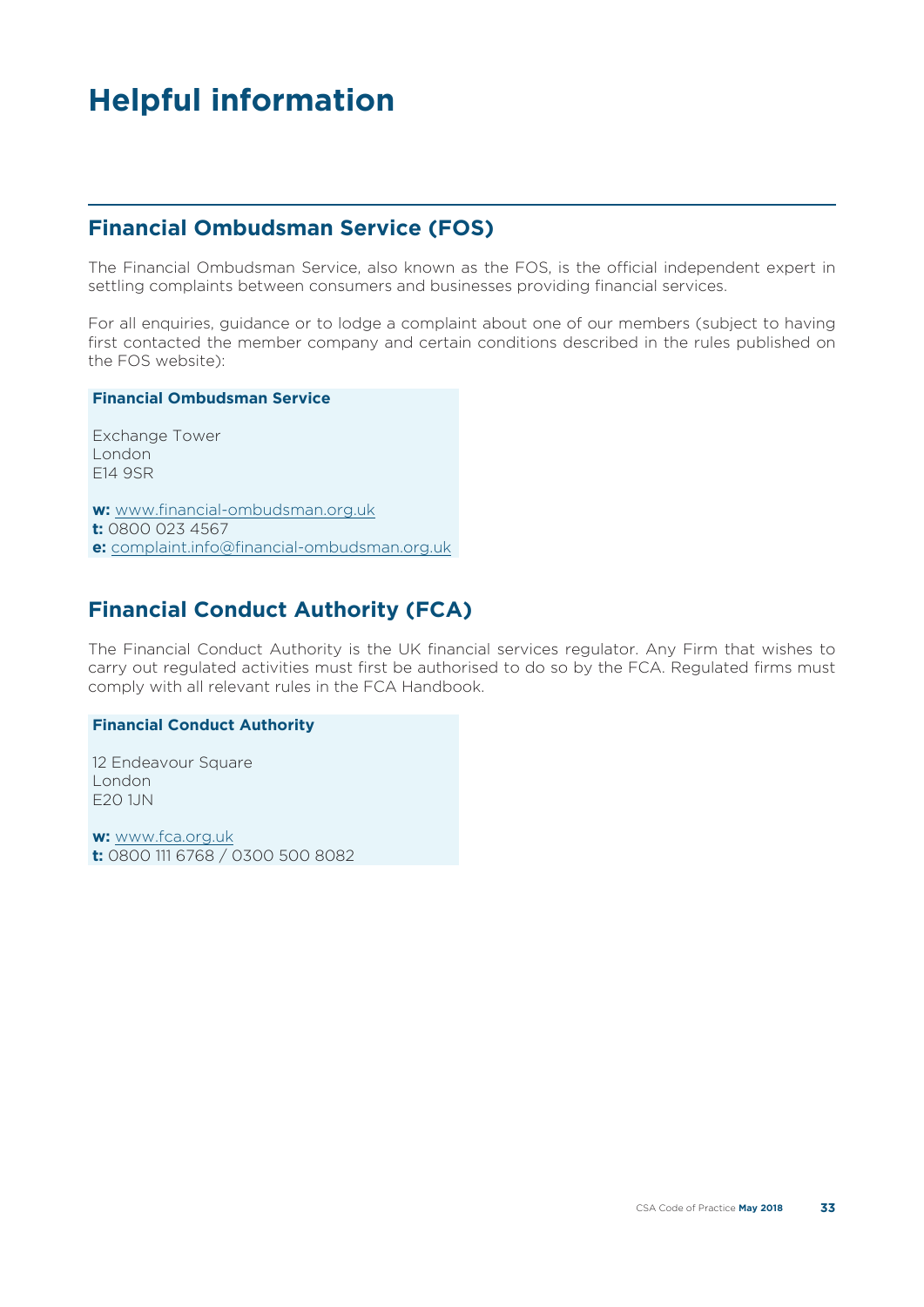### **Contact us**

#### **Credit Services Association**

2 Esh Plaza Sir Bobby Robson Way Great Park Newcastle upon Tyne NE13 9BA England United Kingdom

**t:** +44 (0)191 217 0775 **e:** info@csa-uk.com **w:** www.csa-uk.com

in. Follow us

**C**CreditServicesA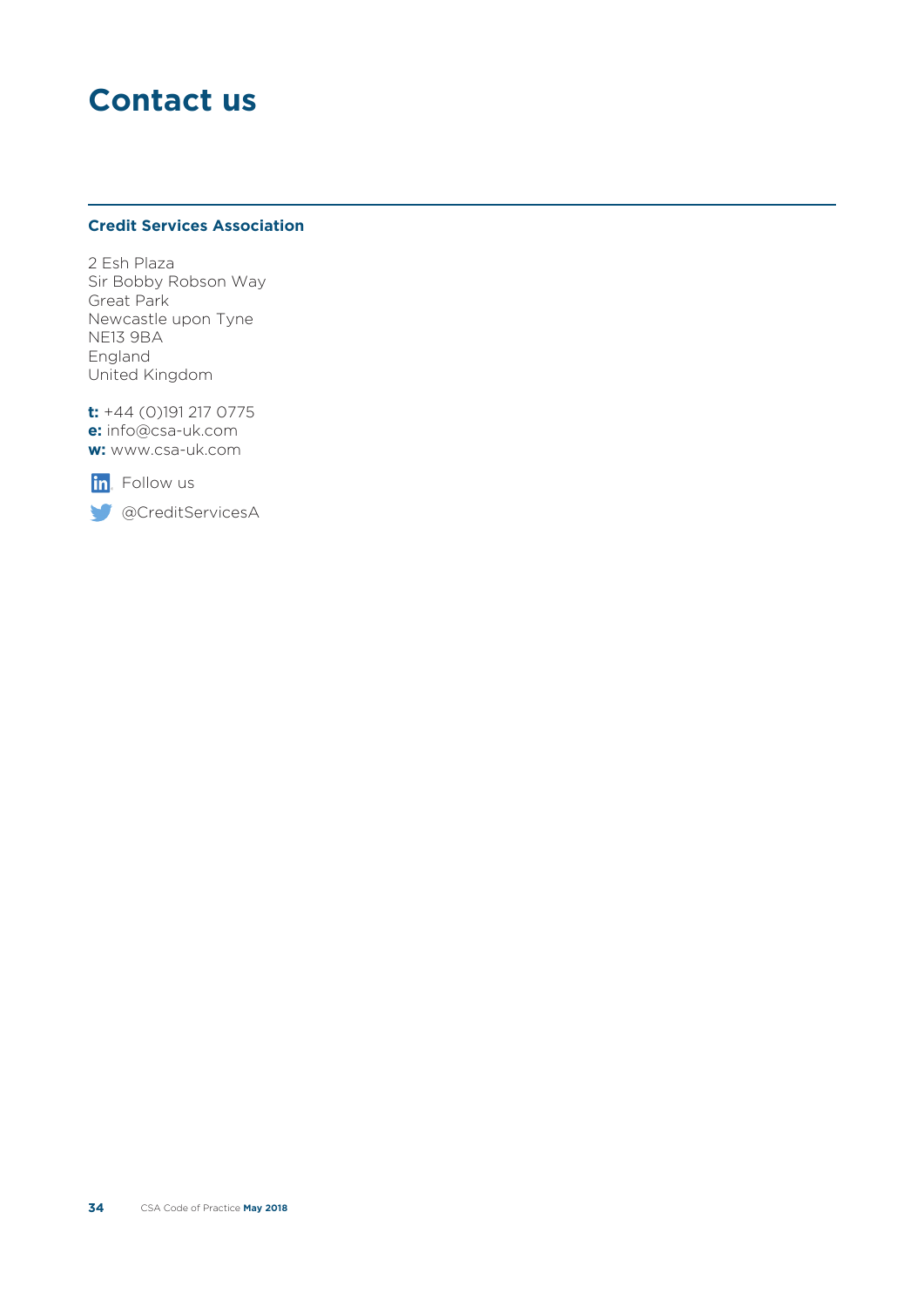